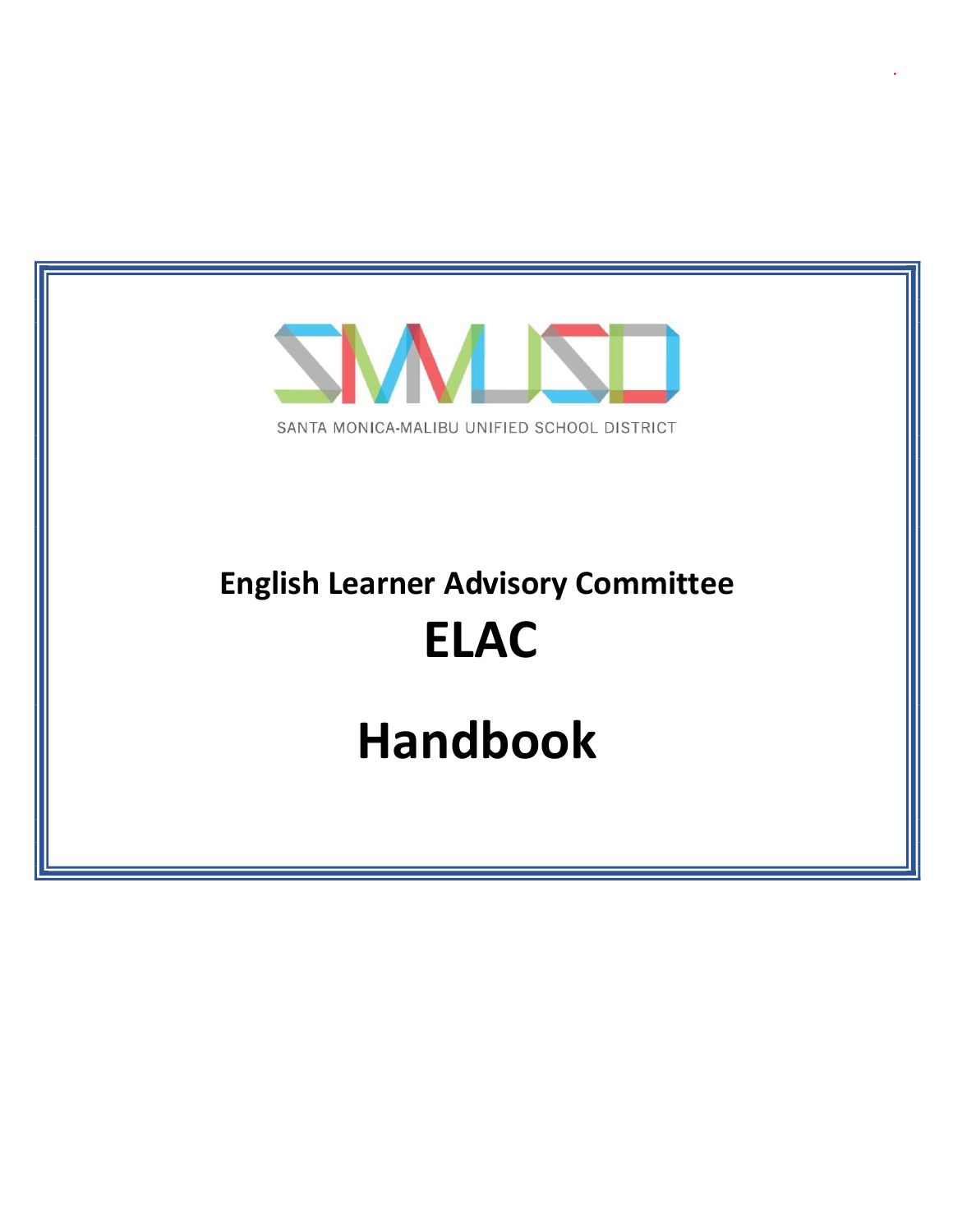## **Table of Contents**

|                                                        | 3         |
|--------------------------------------------------------|-----------|
|                                                        | 4         |
| Site ELAC Meeting Mandated Topics & Suggested Timeline | 5         |
|                                                        | $6-8$     |
|                                                        | 9         |
|                                                        | 10        |
|                                                        | 11        |
|                                                        | 12        |
|                                                        | 13        |
|                                                        | 14        |
|                                                        | 15        |
|                                                        | 16        |
|                                                        | 17        |
|                                                        | 18        |
|                                                        | 19        |
|                                                        | 20        |
|                                                        | 21        |
| Parliamentary Procedures-Robert's Rules of Order       | 22        |
|                                                        | $23 - 25$ |
|                                                        | 26        |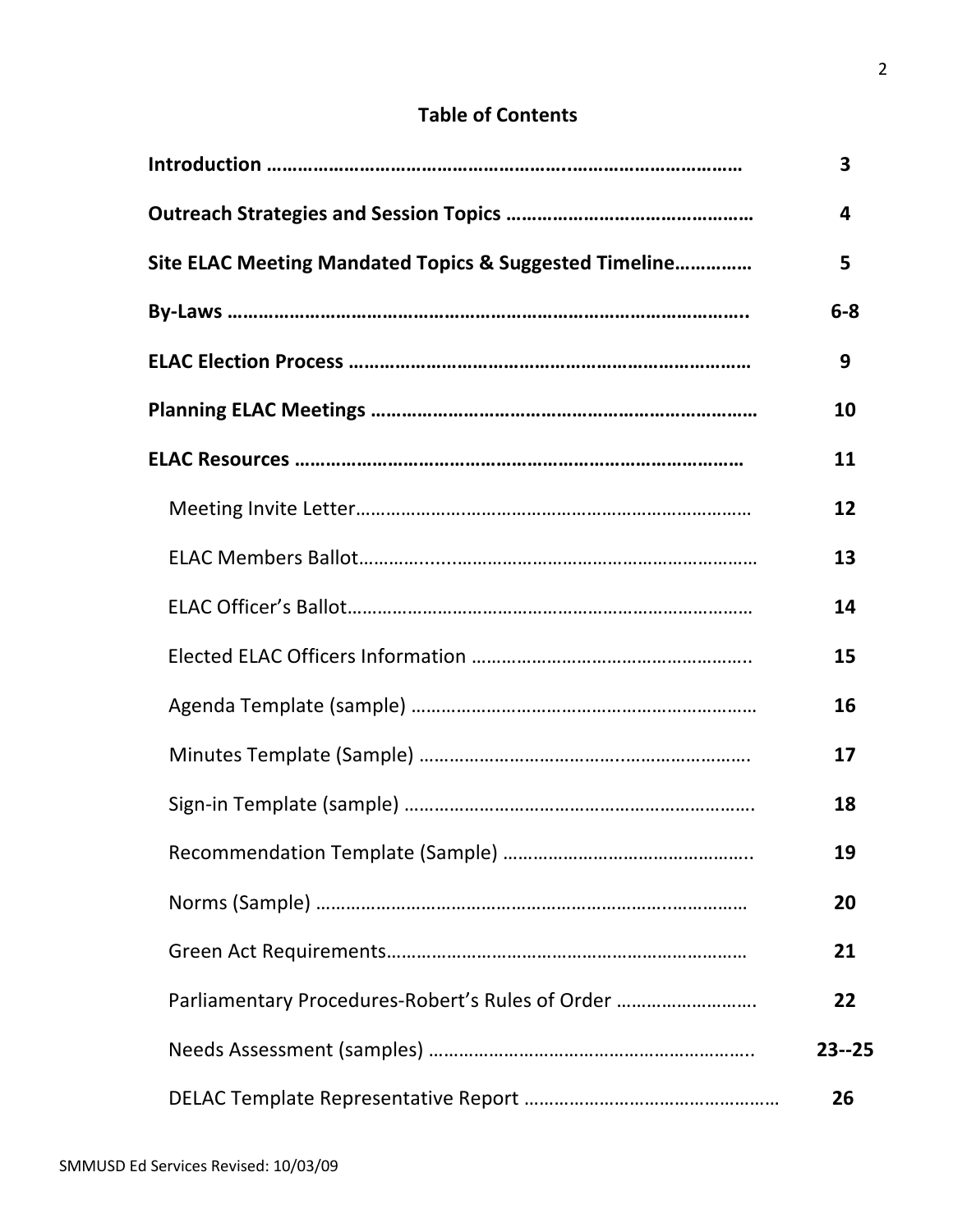

#### **Introduction**

The English Learner Advisory Committee, ELAC, promotes a meaningful connection with parents of English learner students (EL) at the school site. Every school with 21 or more EL students must have a functioning ELAC.

The purpose of the ELAC is to provide guidance and advice to the principal and staff about the needs of students who are learning English as a second language. In achieving this purpose, the ELAC shall:

- 1. Assist in the development of the school-wide needs assessment.
- 2. Assist in ways to make parents aware of the importance of regular school attendance.
- 3. Advise the principal in the development of a site plan for English Learners. Submit recommendations to the school site council for consideration of inclusion in the Single Plan for Student Achievement (SPSA).
- 4. Receive training materials and training, planned in full consultation with committee members, to assist members in carrying out their legal responsibilities.
- 5. Elect at least one ELAC member to the District English Learner Advisory Committee(DELAC).

The ELAC handbook is a guide to support the implementation of English Learner Advisory Committees (ELACs) in the Santa Monica-Malibu School District.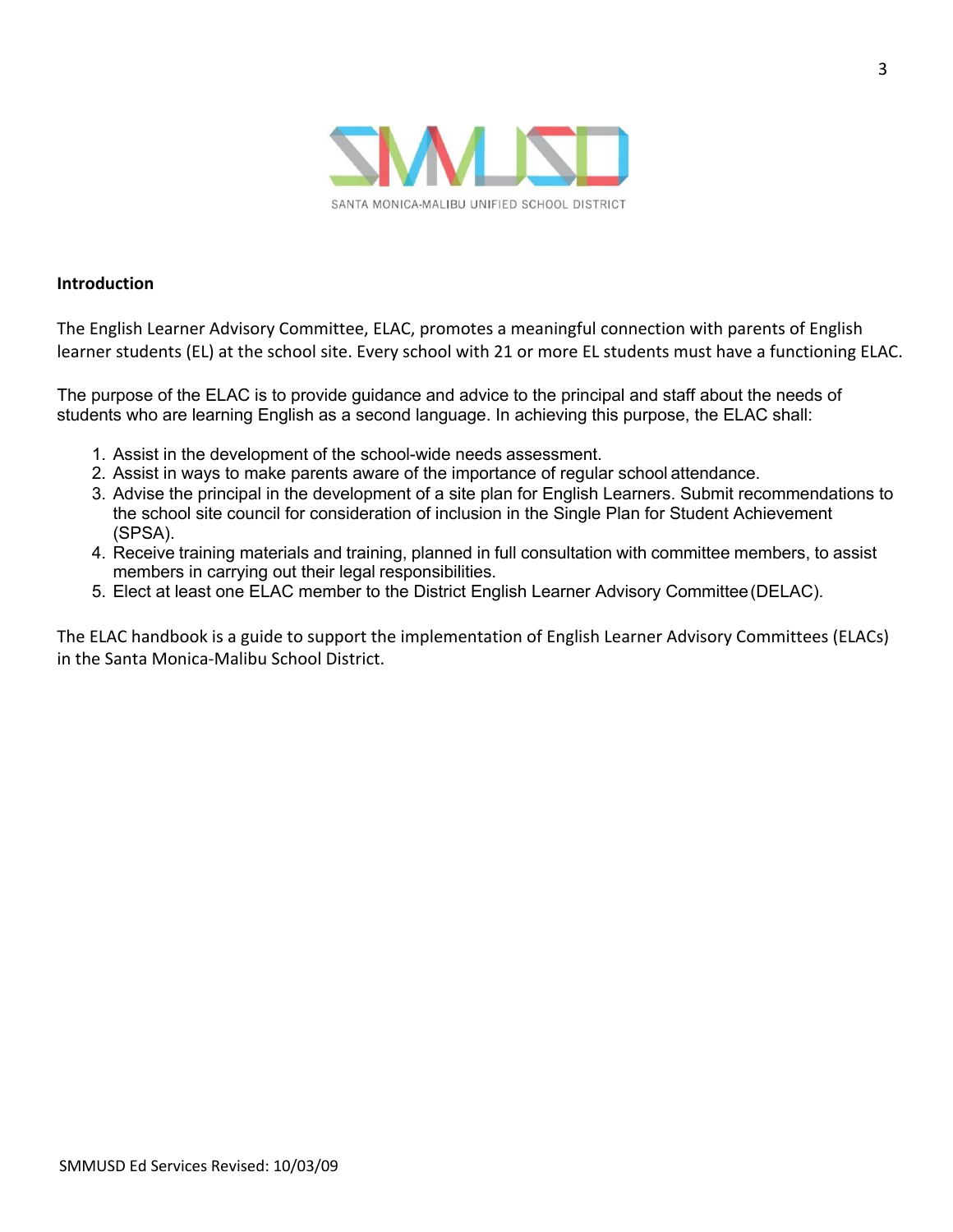## **OUTREACH STRATEGIES**

The ELAC committee and the school site will encourage participation in ELAC by publicizing meetings through:

- Site Webpage
- Blackboard Connect
- Flyers
- Weekly Folders/bulletins
- Newsletters
- Mailings/brochures
- Marquees

\*ELAC agendas must be posted 72 hours in advanced

\*\* All written material must be translated into a language other than English when the language meets the "15 Percent and Above" Translation Needs. Visit *Dataquest* or contact Educational Services for more

information: https://dq.cde.ca.gov/dataquest/lc/DistSchLC.aspx?cSelect=1964980--1964980%2D%2DSanta+Monica%2DMalibu+Unified&cYear=2018-19

## **English Learner Parent Engagement Session Topics (Designed for all Parents of English Learners)**

In addition to ELAC, school sites are encouraged to engage the entire English Learner community. Below are potential session topics:

- Review Identification and Assessment of English Learners (EL)
- Overview for Program Options for English Learners(EL)
- English Learners (EL) Program, as it exists at your site
- Reclassification Procedures
- CA Standardized Assessments
- ELPAC (English Language Proficiency Assessment of California)
- LCAP (Local Control Accountability Plan)
- Parent Complaint Procedures
- Other site-specific priorities/programs
- •Topics requested by the parents of English Learners (e.g. gathered through a needs assessment)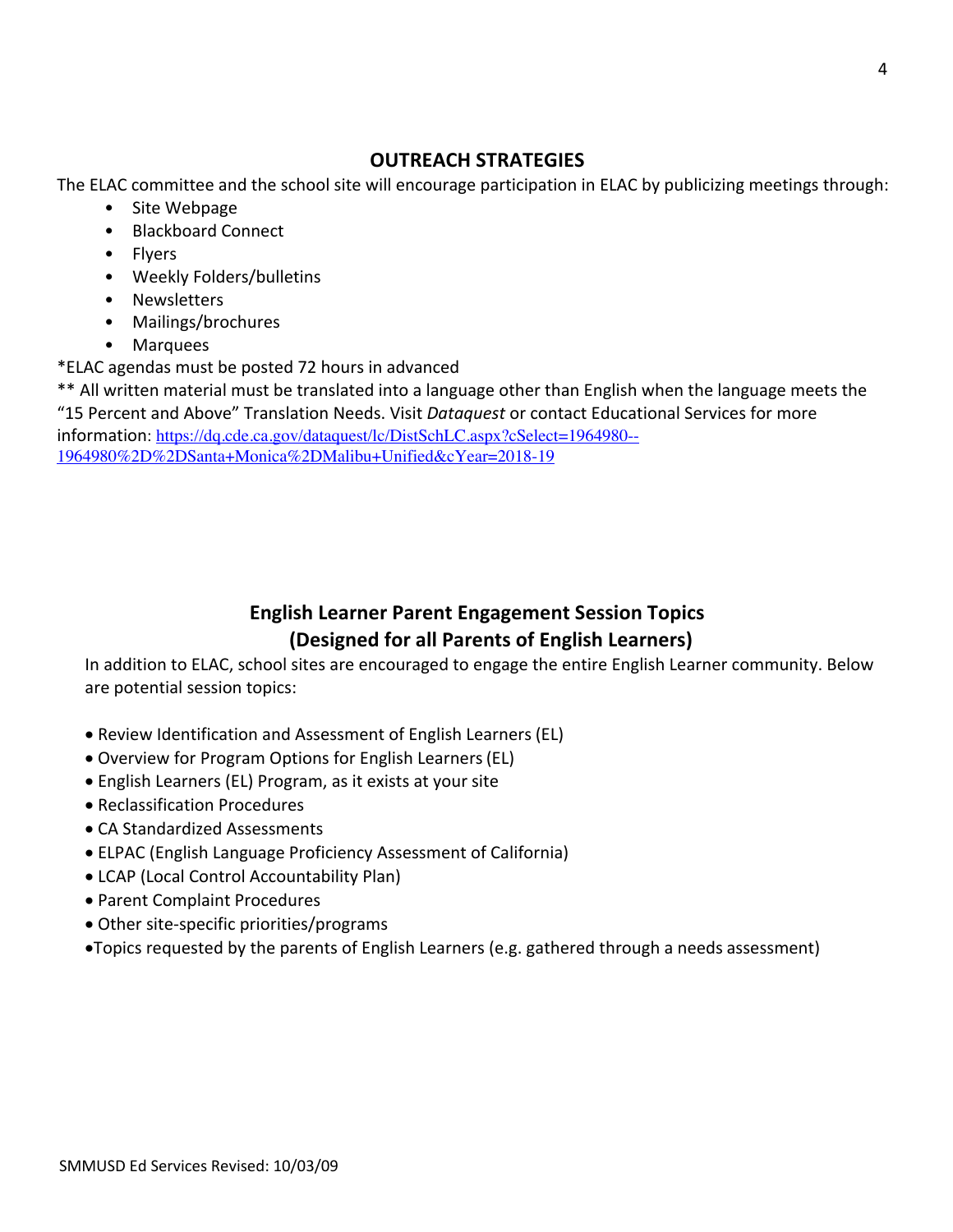## **Use the following suggested timeline in planning ELAC meetings.**

| August/September   | • Receive training materials and training, planned in full consultation with<br>committee members, to assist members in carrying out their legal<br>responsibilities.<br>• Elect at least one ELAC member to the District English Learner Advisory<br>Committee (DELAC).                                                  |
|--------------------|---------------------------------------------------------------------------------------------------------------------------------------------------------------------------------------------------------------------------------------------------------------------------------------------------------------------------|
| October / November | Assist in the development of the school-wide needs assessment.<br>Advise the principal in the development of a site plan for English<br>Learners.<br>Submit recommendations to the school site council for consideration of<br>inclusion in the Single Plan for Student Achievement (SPSA) for the 19-<br>20 school year. |
| December / January | • Assist in ways to make parents aware of the importance of regular school<br>attendance.                                                                                                                                                                                                                                 |
| February / March   | • Submit recommendations to the school site council for consideration of<br>inclusion in the Single Plan for Student Achievement (SPSA) for the 20-<br>21 school year.                                                                                                                                                    |

## **Annual Checklist & Certification**

|         | Evidence to be maintained at the school site:                  |          | <b>Evidence to be maintained on</b> |
|---------|----------------------------------------------------------------|----------|-------------------------------------|
| $\circ$ | ELAC input to the Site Council (SSC minutes demonstrating ELAC | website: |                                     |
|         | input on the development and approval of the SPSA).            |          | Annual Meeting calendar             |
| $\circ$ | Meeting sign-in sheets for each site (student names redacted). | $\circ$  | Meeting notifications               |
| $\circ$ | Rosters that identifies members (EL, RFEP, EO, staff member    | $\circ$  | Meeting agendas                     |
|         | etc.)                                                          | $\circ$  | Meeting minutes                     |
| $\circ$ | Meeting materials (ballots, presentations, handouts)           |          |                                     |
|         |                                                                |          |                                     |

## **I certify that all the ELAC mandated topics were discussed. Evidence available upon request.**

Site Name Date Date Principal Signature Date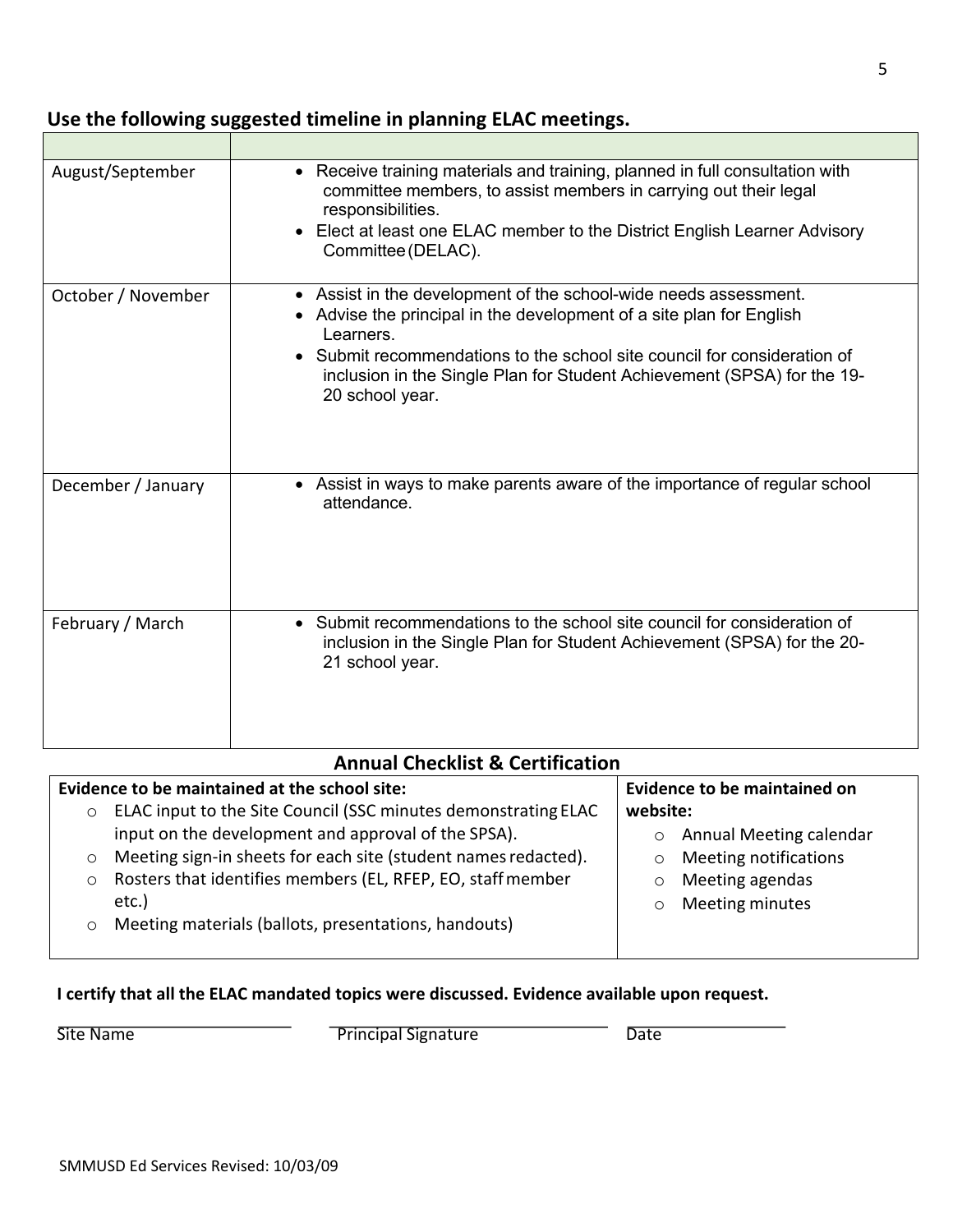

#### SANTA MONICA-MALIBU UNIFIED SCHOOL DISTRICT

## **ENGLISH LEARNERS ADVISORY COMMITTEE BYLAWS**

## **ARTICLE I NAME OF COMMITTEE**

The name of this committee shall be the (name of school) English Learners Advisory Committee. It may be also referred to as the "ELAC".

## **ARTICLE II PURPOSE**

The purpose of the ELAC is to provide guidance and advice to the principal and staff with regards to the needs of students who are learning English as a second language. In achieving this purpose, the ELAC shall:

- 1. Assist in the development of the school-wide needs assessment.
- 2. Assist in ways to make parents aware of the importance of regular school attendance.
- 3. Advise the principal in the development of a site plan for English Learners. Submit recommendations to the school site council for consideration of inclusion in the Single Plan for Student Achievement (SPSA).
- 4. Receive training materials and training, planned in full consultation with committee members, to assist members in carrying out their legal responsibilities.
- 5. Elect one DELAC Representative and up to two DELAC Alternate Representatives to the District English Learner Advisory Committee (DELAC).

## **ARTICLE III MEMBERS**

## SECTION 1. COMPOSITION OF THE ELAC

A school site with 21 or more English Learners must have a functioning English Learner Advisory Committee (ELAC) comprised of parents from the school site. Parents of English Learners comprise at least the same percentage of the ELAC membership, as English Learners constitute of the school's total student population.

#### SECTION 2. SELECTION OF MEMBERS

Parents or guardians of English Learners must have an opportunity to elect parent members to serve on the ELAC committee.

#### SECTION 3. TERM OF OFFICE

All members of the ELAC shall serve a term of two years. At the end of each representative member's term, membership terminates. In order to continue to serve as an ELAC member, the member must be re-elected by their school's ELAC.

## SECTION 4. VOTING RIGHTS

Each elected member shall be entitled to one vote and may cast that vote on each matter submitted to a vote of the ELAC. Absentee ballots shall not be permitted.

## SECTION 5. TERMINATION OF MEMBERSHIP

Membership should automatically terminate for any member who is absent without justification from three meetings in succession.

#### SECTION 6. TRANSFER OF MEMBERSHIP

Membership in the Advisory Committee is not transferable.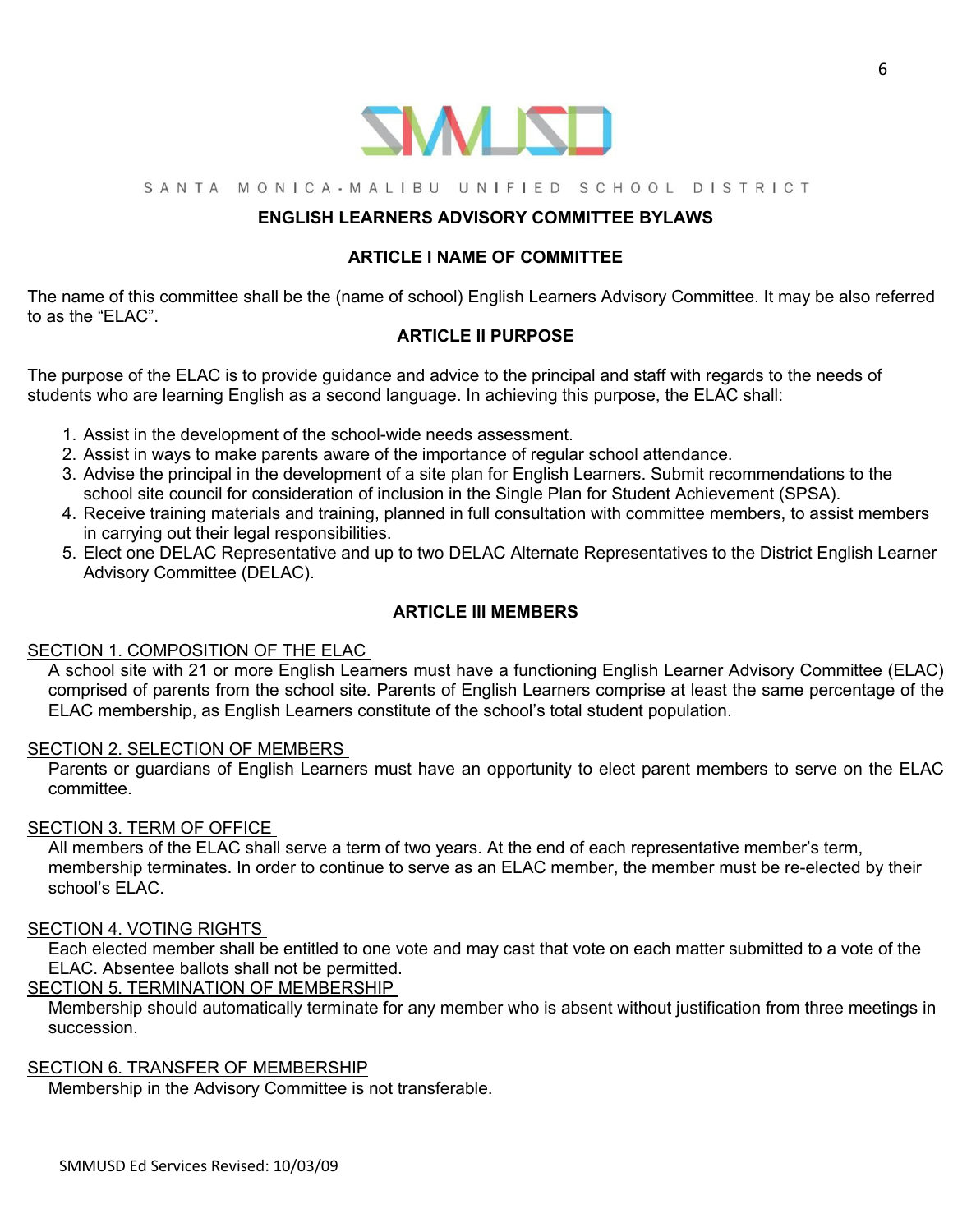#### SECTION 7. VACANCY

Any parent vacancy on the ELAC that occurs during the school year shall be filled by the school's ELAC President.

## SECTION 8. RESIGNATION

Any ELAC member may terminate his/her membership by submitting a written letter of resignation to the ELAC President.

#### **ARTICLE IV OFFICERS**

#### SECTION 1. OFFICERS

The officers of the ELAC shall include a President, Vice President, Secretary and a representative to the DELAC and alternates. It is recommended that parents of English Learners serve as President and Vice-President.

#### SECTION 2. ELECTION AND TERM OF OFFICE

The officers of the ELAC shall be elected at the second ELAC meeting. Officers shall serve for two years in a single office.

#### SECTION 3. REMOVAL OF OFFICERS

Any officer may be removed from their office by a two-thirds vote of all ELAC members. Elected officers shall be terminated automatically when a member has three consecutive unexcused absences.

#### SECTION 4. VACANCY

If a vacancy occurs during the school year, the President shall appoint an ELAC member to fill the position for the remainder of the school year.

#### SECTION 5. OFFICER DUTIES

#### PRESIDENT:

- Preside at all meetings of the ELAC
- Establish subcommittees as needed
- Involve the committee in all issues related to school programs for English Learners
- Report recommendations of the ELAC to the Site Council, as needed
- Sign reports and communications
- Other duties as assigned

#### VICE-PRESIDENT

- Represent the President or ELAC in assigned duties
- Assume role of President in their absence
- Other duties as assigned

#### **SECRETARY**

- Keep minutes of all ELAC meetings
- Distribute minutes and agendas
- Keep ELAC attendance records and committee membership
- Maintain a list of the contact information and term of office for each member
- Other duties as assigned

DELAC (District English Learners Advisory Committee) Representative

- Attend DELAC meetings
- Inform their school site ELAC on items discussed at the DELAC

## **ARTICLE V MEETINGS**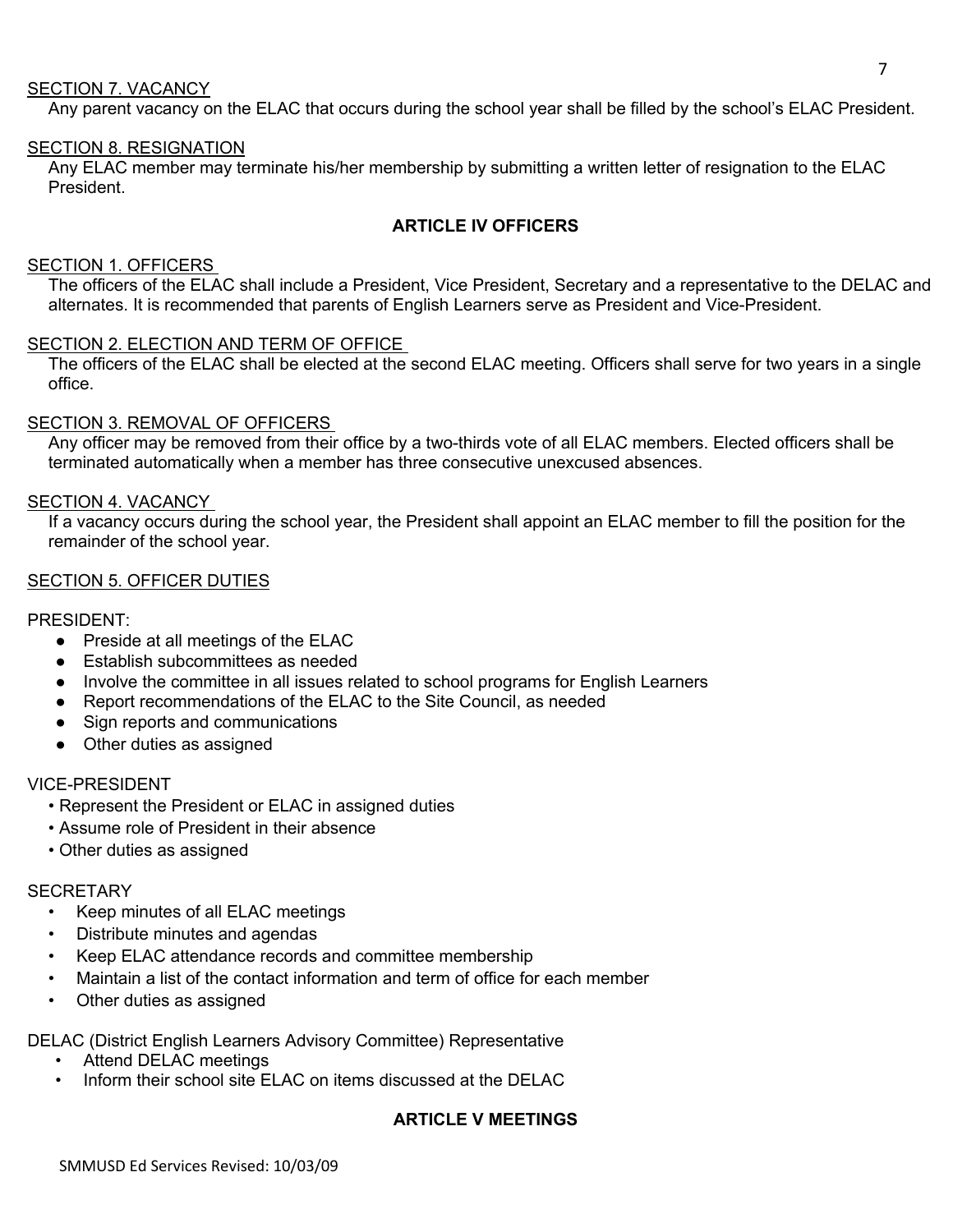## SECTION 1. REGULAR MEETING

The ELAC shall hold no more than eight and no fewer than four meetings each year. A proposed calendar will be created and distributed to members and school prior to the first meeting. The ELAC will vote to approve or modify calendar at the first ELAC meeting.

#### SECTION 2. PLACE OF MEETINGS

The ELAC shall hold its meetings in a room provided by the school site.

## SECTION 3. NOTICE OF MEETINGS

Written notice of the meetings shall be posted at least 72 hours in advance of the meeting. This written notice shall specify the date, time and location of the meeting, and contain an agenda containing each item of business to be discussed or acted upon. Any changes in the established date time or location of the meeting need to be noted on the agenda.

The ELAC shall not take any action on any item of business unless that item appeared on the posted agenda or unless the ELAC members present by unanimous vote, find that there is a need to take immediate action and that the need for action came to the attention of the ELAC after posting the agenda.

Questions or brief statements made at a meeting by members of the ELAC or public that do not have a significant effect on pupils or employees in the school or school district or that can be resolved solely by the provision of information need not be described on an agenda as items of business.

## SECTION 4: AGENDA SETTING

Agendas for meetings shall be set by the Principal and ELAC Officers.

#### SECTION 5: LIMITATIONS

The following time limitations shall be observed at each ELAC meeting except when exceptions are granted by the chairperson or by an approved motion:

1. No person shall speak for more than 3 minutes at a time on the same item of discussion.

2. Reports shall be limited to 15 minutes unless a longer period of time is indicated in writing on the meeting notice agenda.

#### SECTION 6. QUORUM

A simple majority shall be required in order to constitute a quorum (a minimum of  $50\% + 1$ ).

#### SECTION 7. CONDUCT OF MEETING

ELAC meetings shall be conducted in accordance with the rules of order established by Education Code 35147 and Roberts Rules of Order or an adaptation thereof approved by the ELAC.

#### SECTION 8. REPORTS TO THE SCHOOL SITE COUNCIL

The ELAC will provide a written report to the Principal and School Site Council regarding the needs of English Learners.

## **ARTICLE VI AMENDMENTS**

Recommendations for amendments to the ELAC bylaws are to be sent to the DELAC Staff Liaison and DELAC President for consideration. Recommendations require an affirmative vote of the school site ELAC and rationale for the suggested amendment.

## **ARTICLE VII DECORUM**

All persons present at the ELAC meeting will conduct themselves in a proper manner at all times. Any person(s) using profanity, making libelous or slanderous statements, or attempts to berate another person in public will be promptly called out of order and asked to leave if such conduct does not cease immediately.

Site ELAC Review Date

SMMUSD Ed Services Revised: 10/03/09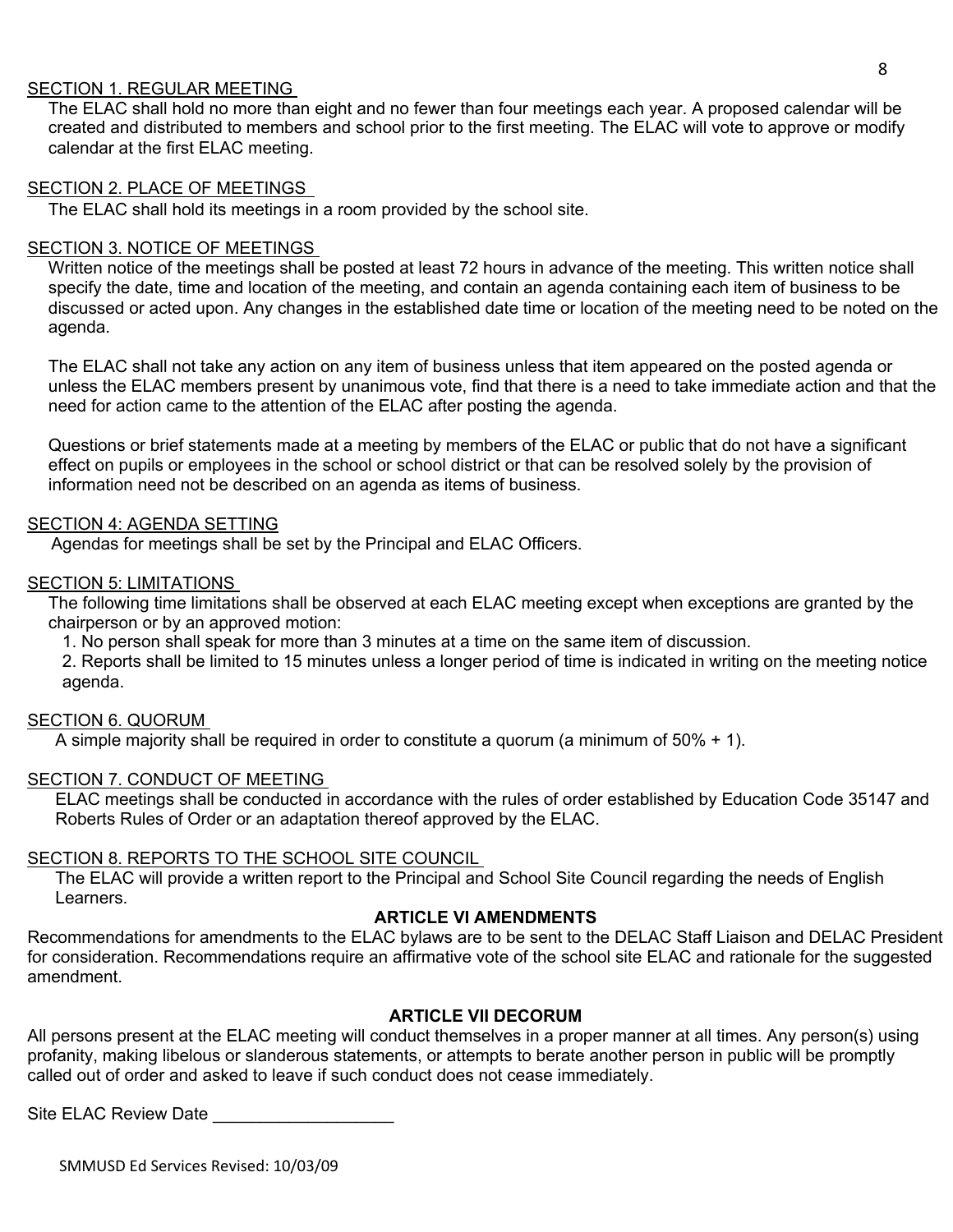## **ELAC Election Process**

These are suggestions to support the process of electing your ELAC Members and Officers. **Keep in mind that ONLY parents of English Learners can vote.**

## **Step One:**

## **Call meeting with all Parents of English learners**

Send an invitation/meeting announcement to parents of English learners as well as parents with recently reclassified students (within the last four years) with these agenda topics:

- $\sqrt{ }$  English Learner (EL) definitions
- $\sqrt{ }$  Site English Language Development (ELD) program
- $\sqrt{ }$  Purpose of ELAC and membership requirements
- ELAC Member Nominations

## **Step Two:**

## **Election of ELAC Members:**

## **Schedule election of ELAC members:**

- a. Place the election on the next meeting agenda. Send notification to all parents of English Learners, and recently reclassified students.
- b. Prepare ballot**.** In SMMUSD, we encourage all parents of ELs to be a part of ELAC and have parents of non-ELs interested in participating. However, **parents of ELs must comprise at least the same percentage of the ELAC membership, as ELs constitute of the school's total population.** Ensure that you have the appropriate number of English Learner parents on the ballot.
- c. Prepare list of site's English learners and reclassified students (within last 4 years) for the election. *Only parents of English Learners can vote*. Provide a ballot to the families on this list.
- d. Collect ballots and tally**.** It is recommended that a staff member and parent count the ballotsduring the meeting.

## **Step Three:**

## **Election of ELAC Officers:**

- $\triangle$  As ELAC member ballots are tallied, discuss the duties and obligations of ELAC officers.
- $\sqrt{ }$  Once ELAC members are announced, record the election results in the meeting minutes. Keep the ballots on file.
- Accept nominations for officers (President, Vice-President, Secretary and DELAC representative(s). ELAC members can self-nominate or nominated by another ELAC member.
- $\sqrt{ }$  Place ELAC Officers elections on the next agenda.

## **Step Four:**

- √ Hold ELAC Officer Election
- ↓ Conduct ELAC training

## **Important Reminders:**

- $\sqrt{\phantom{a}}$  Elections should take place only when on the publicized agenda.
- $\sqrt{ }$  Only parents of English Learners may vote for ELAC members.
- Only ELAC members may vote for ELAC officers.
- Required Elected Officers are President, Vice-President, Secretary and at least one DELAC representative(s).
- $\sqrt{ }$  Record results in the meeting minutes. File ballots in committee's binder.
- $\checkmark$  Set training meeting time with newly elected officers.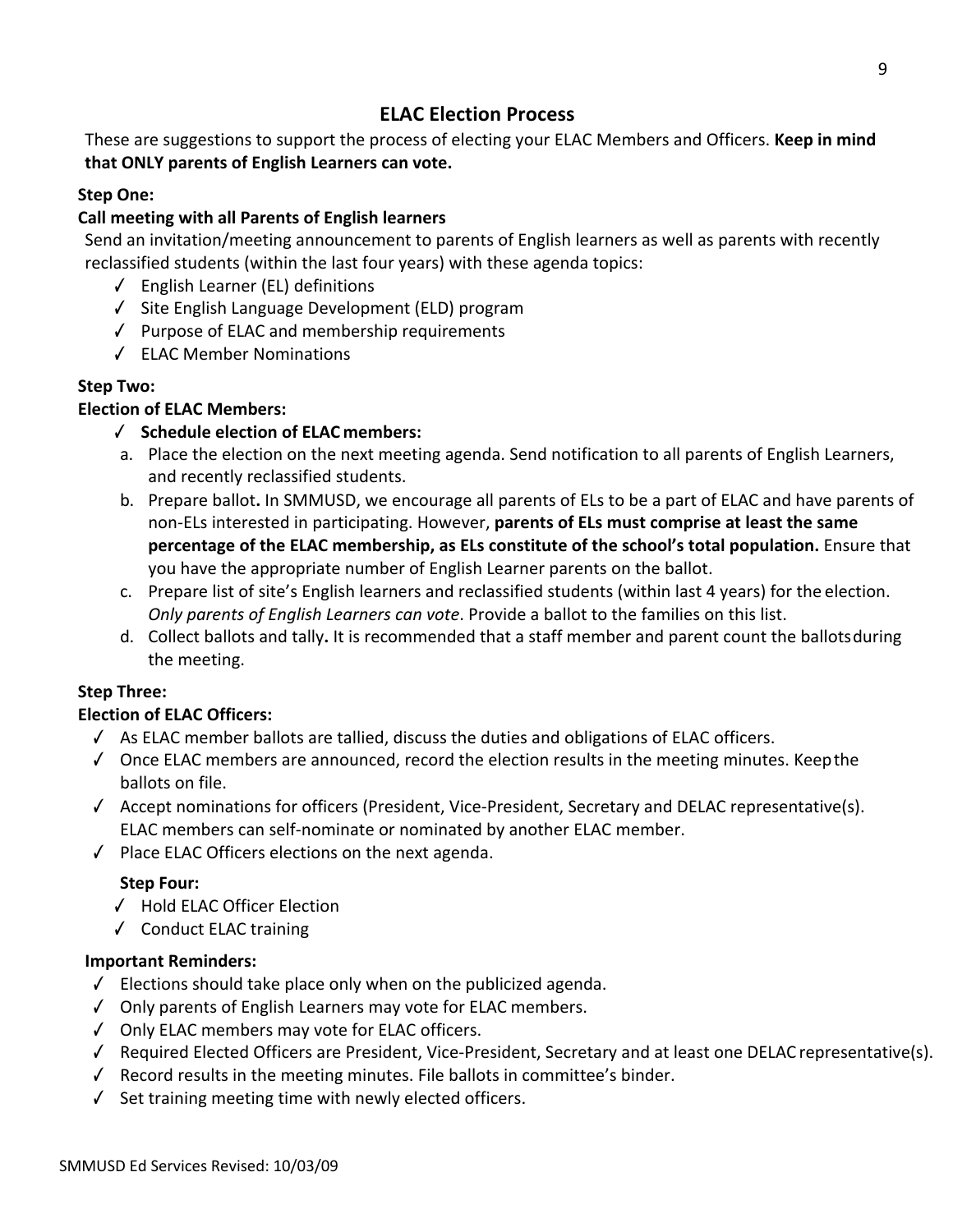## **Planning ELAC Meetings**

The successful implementation of ELAC requires teamwork and coordination. Here suggestions for site teams:

- 1. Calendar at least four ELAC meetings per year. Take into consideration the best timefor families and time when both the site administrator and community liaison canattend.
- 2. Schedule monthly team planning meetings (site administrator, community liaison and ELAC President).
- 3. Schedule ELAC mandated topics (refer to suggested timeline and topics).
- 4. Survey parents of English Learners to determine other topics of interest/site specific topics.
- 5. Encourage parents of English Learners to attend the meetings.

| Site Administrator               | <b>Community Liaison</b>            | <b>ELAC President</b>               |
|----------------------------------|-------------------------------------|-------------------------------------|
| Schedule and facilitate planning | Support site administrator and      | Bring potential topics to planning  |
| meeting.                         | <b>ELAC President during the</b>    | meeting.                            |
|                                  | planning session.                   |                                     |
| Prepare presentations, as        | Prepare agenda for distribution     | Promote the ELAC meeting with       |
| scheduled.                       | and posting on web page.            | fellow parents of English Learners. |
|                                  |                                     |                                     |
|                                  | Support site administrator in       |                                     |
|                                  | translating presentation materials. |                                     |
|                                  |                                     |                                     |
| Attend all ELAC meetings.        | Provide translation during the      | Preside over the ELAC meetings.     |
|                                  | meeting as needed.                  |                                     |
| Monitor and prepare annual       | Once the ELAC secretary provides    |                                     |
| checklist (e.g. spot-check that  | the minutes, translate and send to  |                                     |
| agendas/minutes have been        | webmaster to post.                  |                                     |
| posted)                          |                                     |                                     |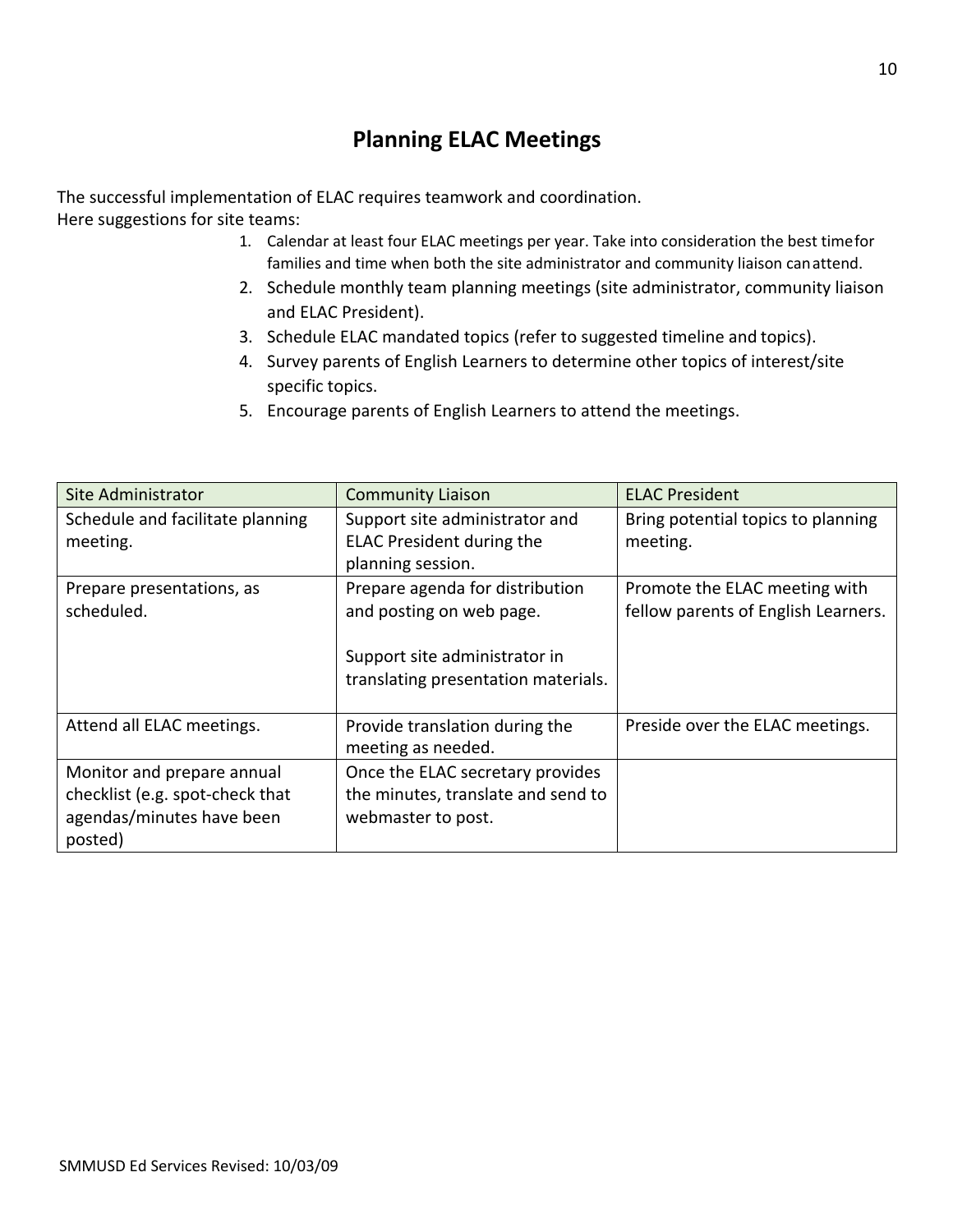# **ELAC Resources**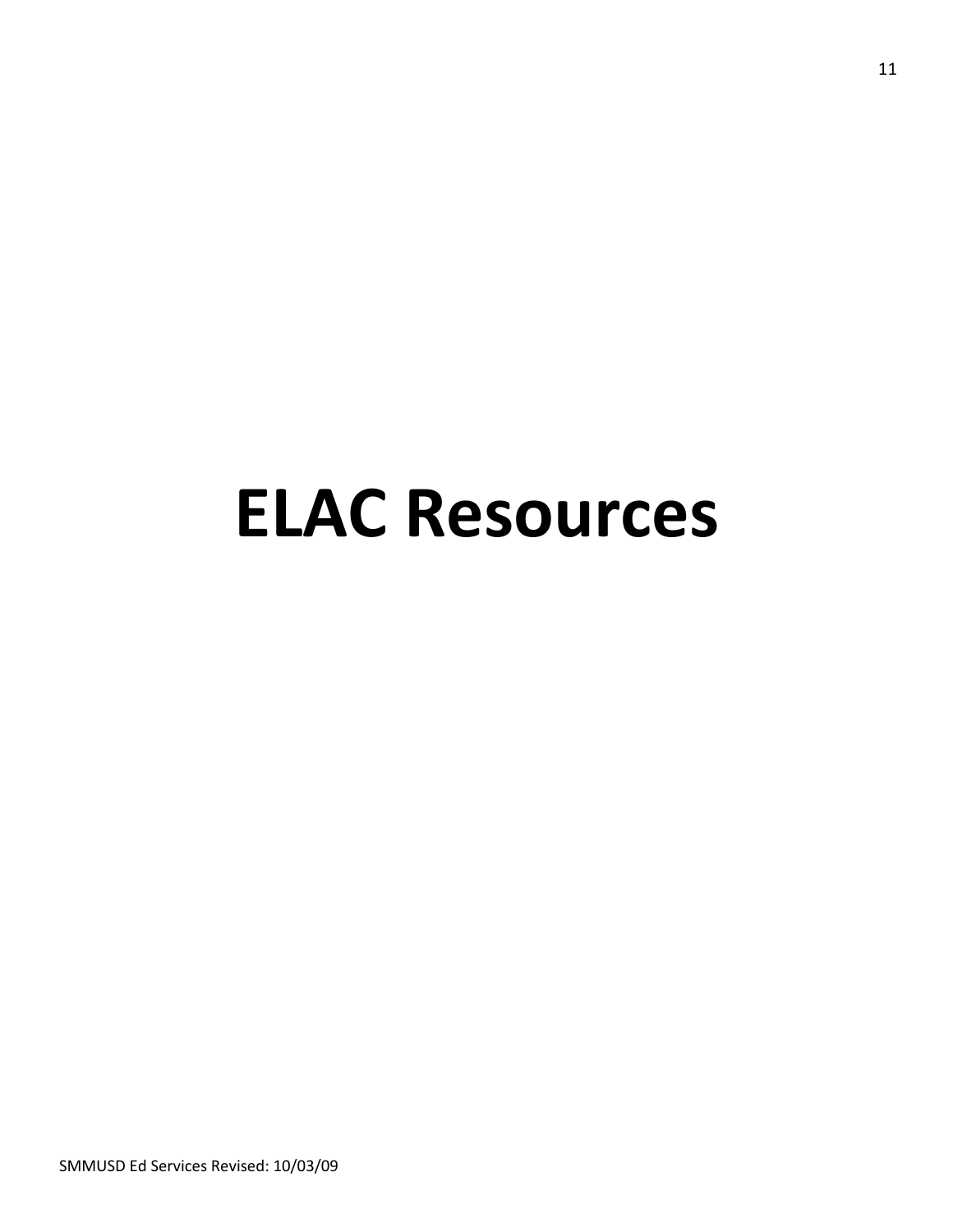## **(School Name)** (Date)

Dear Parent,

I am writing to invite you to a special meeting for parents of English Learners. The meeting will be held on at **1988 Lands** 20 Luring the meeting, we will share information about our site's English Language Development program. Additionally, we will discuss our school's **English Learners Advisory Committee (ELAC).** The purpose of the **ELAC** is to advise the principal, School Site Council and school staff on programs and services for English learners. The ELAC will meet (at least four) times a year.

If you would like to be a member of ELAC, please plan to attend the meeting. If you are unable to attend, please send your name and contact information to the office or to your child's teacher by (*date* ) so that your name can be included on the ballot. The election will take place at the meeting. **Parents of English learners will elect the committee.**

Please let us know if you are interested in learning more about this important committee. For more information please contact (Name of staff person and phone number).

Together we can form a well-functioning English Learners Advisory Committee and support the education of our children.

Thank you!

| I want to nominate myself to serve on the English Learners Advisory Committee (ELAC) |               |
|--------------------------------------------------------------------------------------|---------------|
|                                                                                      | Phone         |
| Student name                                                                         | Student grade |
| OPTIONAL: I am interested in serving on the ELAC committee because                   |               |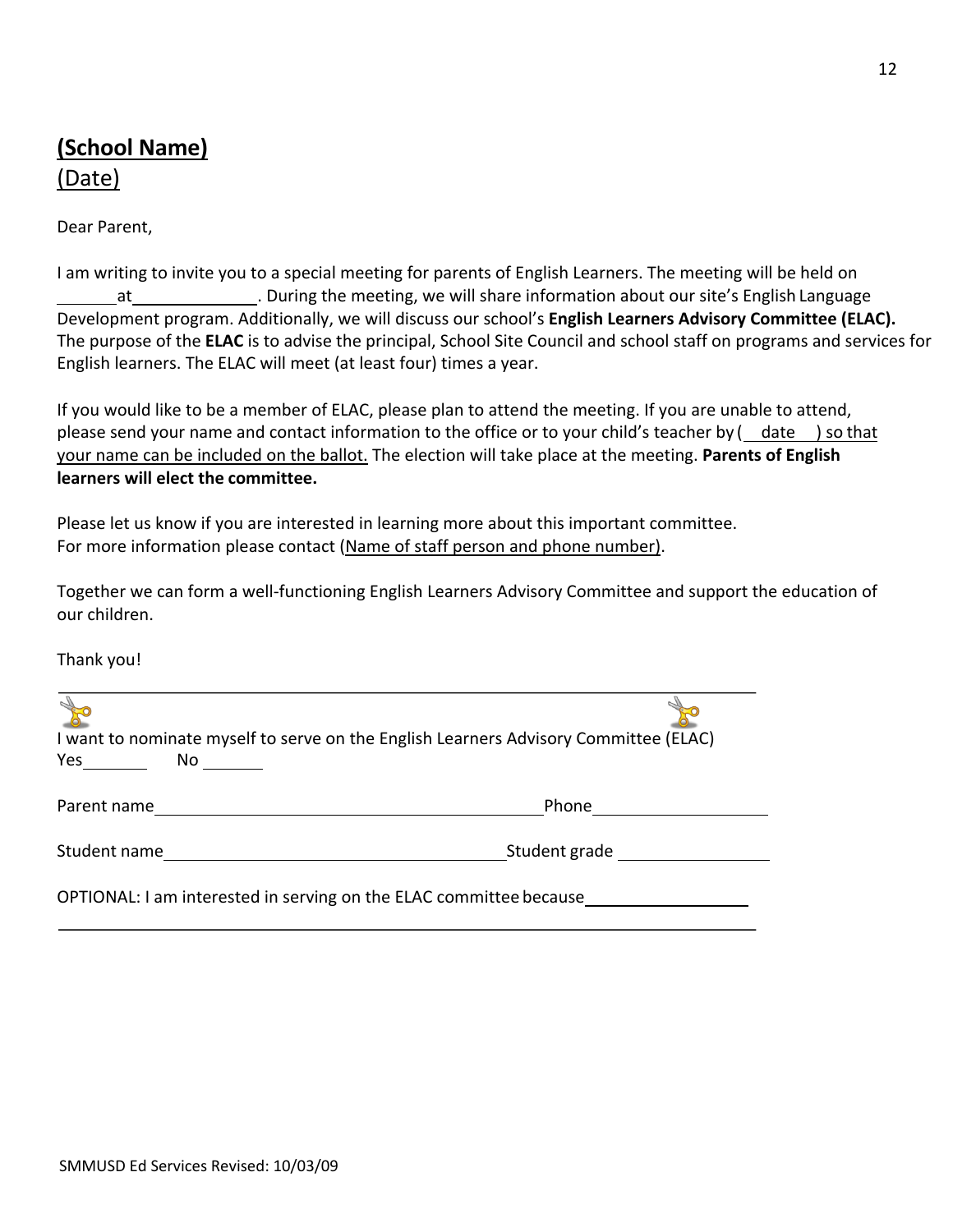## **ENGLISH LEARNER ADVISORY COMMITTEE-ELAC**

*COMITÉ ASESOR DE LOS ESTUDIANTES DEL INGLÉS*

**Ballot/Boleta de Votación ELAC Members** 

**20 -20**

School

Please vote for\_\_\_#\_\_\_\_\_ of ELAC members. *Por favor vote # de miembros de ELAC.*

Member/ Miembro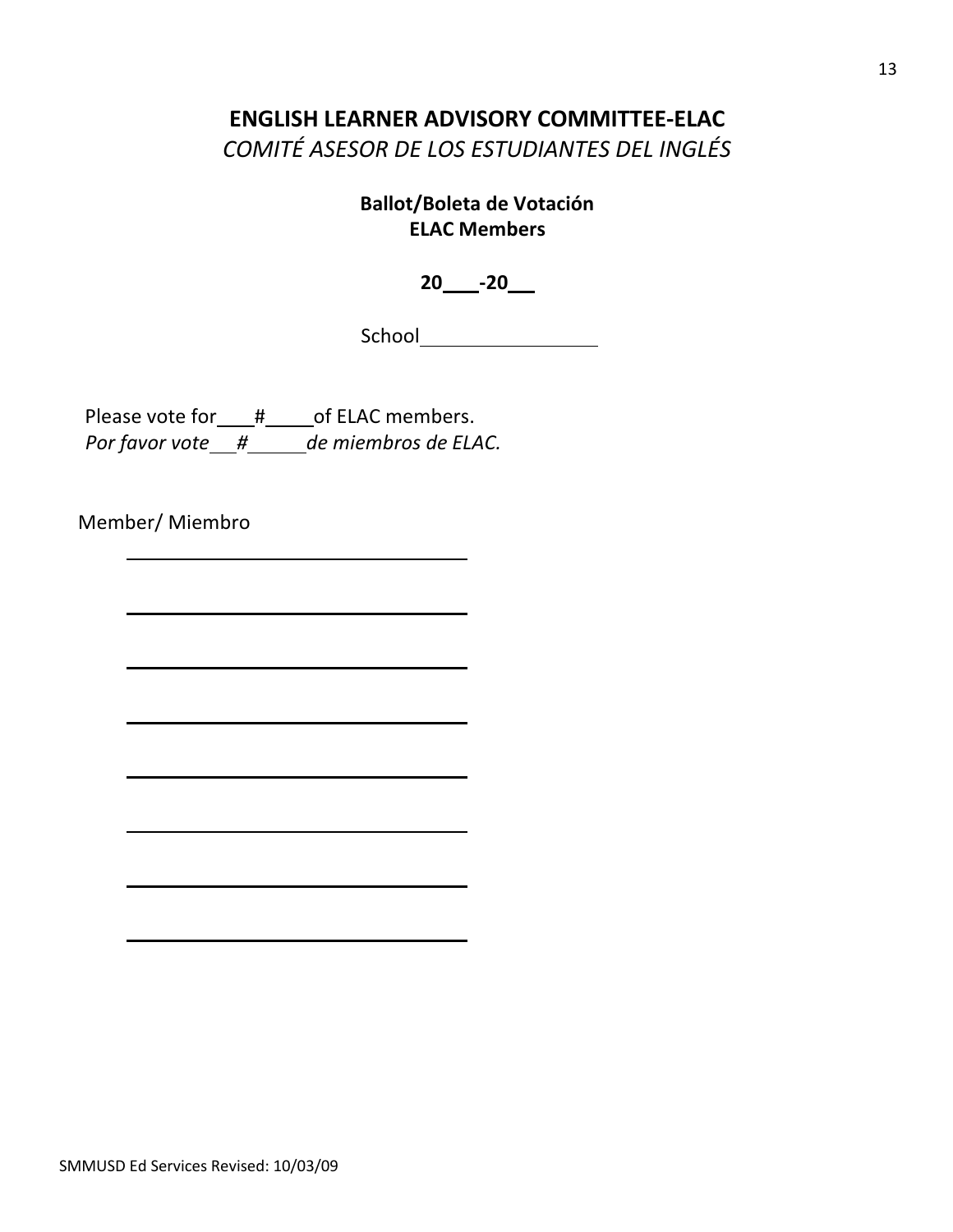## **ENGLISH LEARNER ADVISORY COMMITTEE-ELAC**

*COMITÉ ASESOR DE LOS ESTUDIANTES DEL INGLÉS*

## **Ballot/Boleta de Votación ELAC OFFICERS/OFICIALES**

**20 -20**

School **School** 

Please vote for only one nominee per office. *Por favor vote por un solo candidato para cada puesto.*

President/Presidente(a) (Co-President/Co-Presidente)

Vice-President/Vicepresidente(a) (Co-President/Co-Presidente)

Secretary/Secretaria(o)

DELAC Representative/Representante de DELAC:

Alternate DELAC Representative/Representante Alterno de DELAC: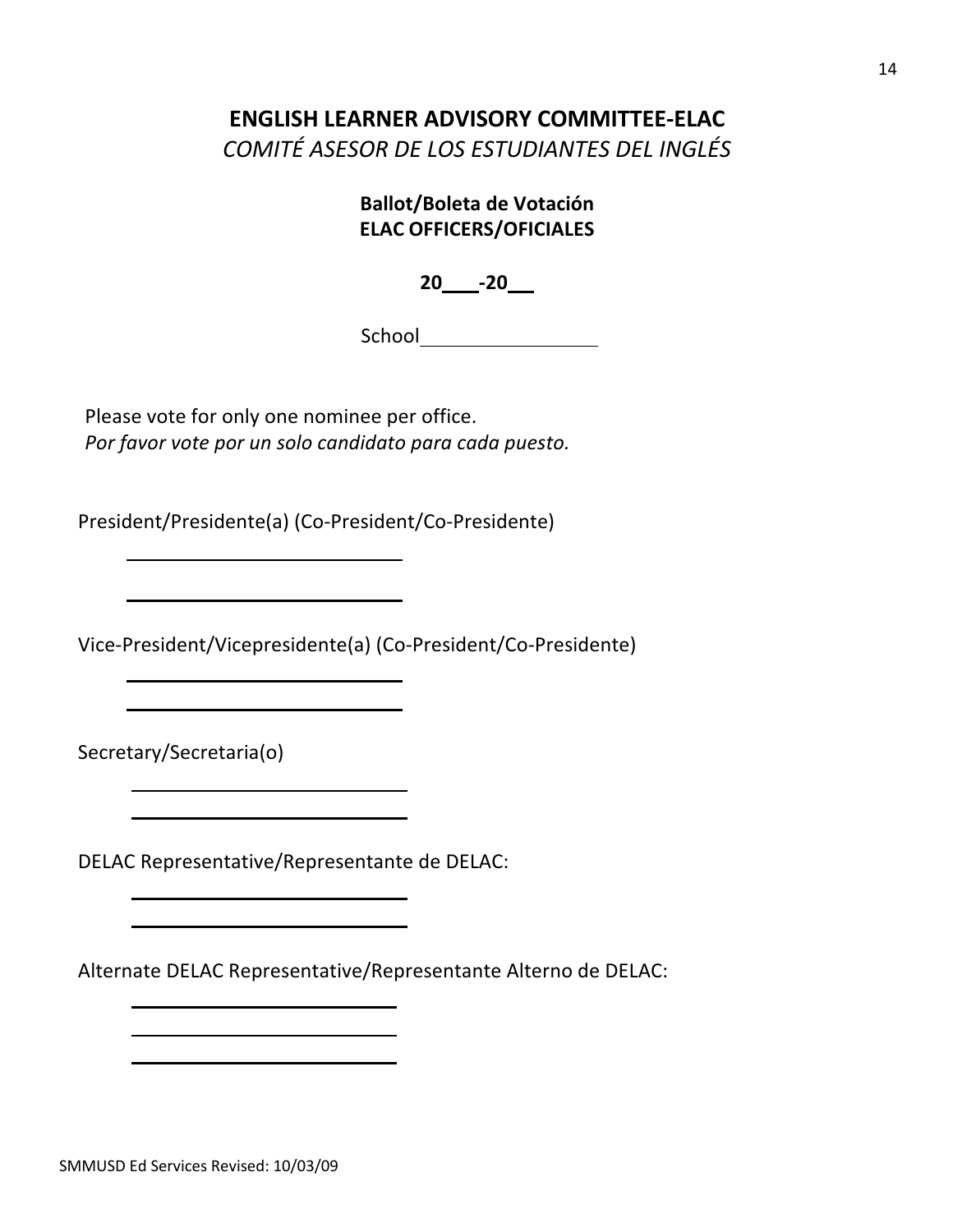## **Elected ELAC Officer and Member Information**

School Year / Año escolar

School/Escuela Principal/Director

**ELAC Officers /Oficiales de ELAC**

| <b>Position</b>                               | Name /<br><b>Nombre</b> | Phone Number /<br>Número de<br>teléfono | Email | <b>Student's Name</b><br>& Grade/<br>Nombre del<br>estudiante y<br>grado | <b>Student is EL</b><br>or RFEF/<br><b>Estudiante es</b><br><b>EL o RFEF</b><br>Yes/No | Date Elected/<br>Fecha de<br>elección |
|-----------------------------------------------|-------------------------|-----------------------------------------|-------|--------------------------------------------------------------------------|----------------------------------------------------------------------------------------|---------------------------------------|
| President/<br>Presidente                      |                         |                                         |       |                                                                          |                                                                                        |                                       |
| Vice President<br>(Co-President)              |                         |                                         |       |                                                                          |                                                                                        |                                       |
| Secretary<br>/Secretario(a)                   |                         |                                         |       |                                                                          |                                                                                        |                                       |
| <b>DELAC</b><br>Representative                |                         |                                         |       |                                                                          |                                                                                        |                                       |
| Alternative<br><b>DELAC</b><br>Representative |                         |                                         |       |                                                                          |                                                                                        |                                       |
| Member                                        |                         |                                         |       |                                                                          |                                                                                        |                                       |
| Member                                        |                         |                                         |       |                                                                          |                                                                                        |                                       |
| Member                                        |                         |                                         |       |                                                                          |                                                                                        |                                       |
| Member                                        |                         |                                         |       |                                                                          |                                                                                        |                                       |
| Member                                        |                         |                                         |       |                                                                          |                                                                                        |                                       |
| Member                                        |                         |                                         |       |                                                                          |                                                                                        |                                       |
| Member                                        |                         |                                         |       |                                                                          |                                                                                        |                                       |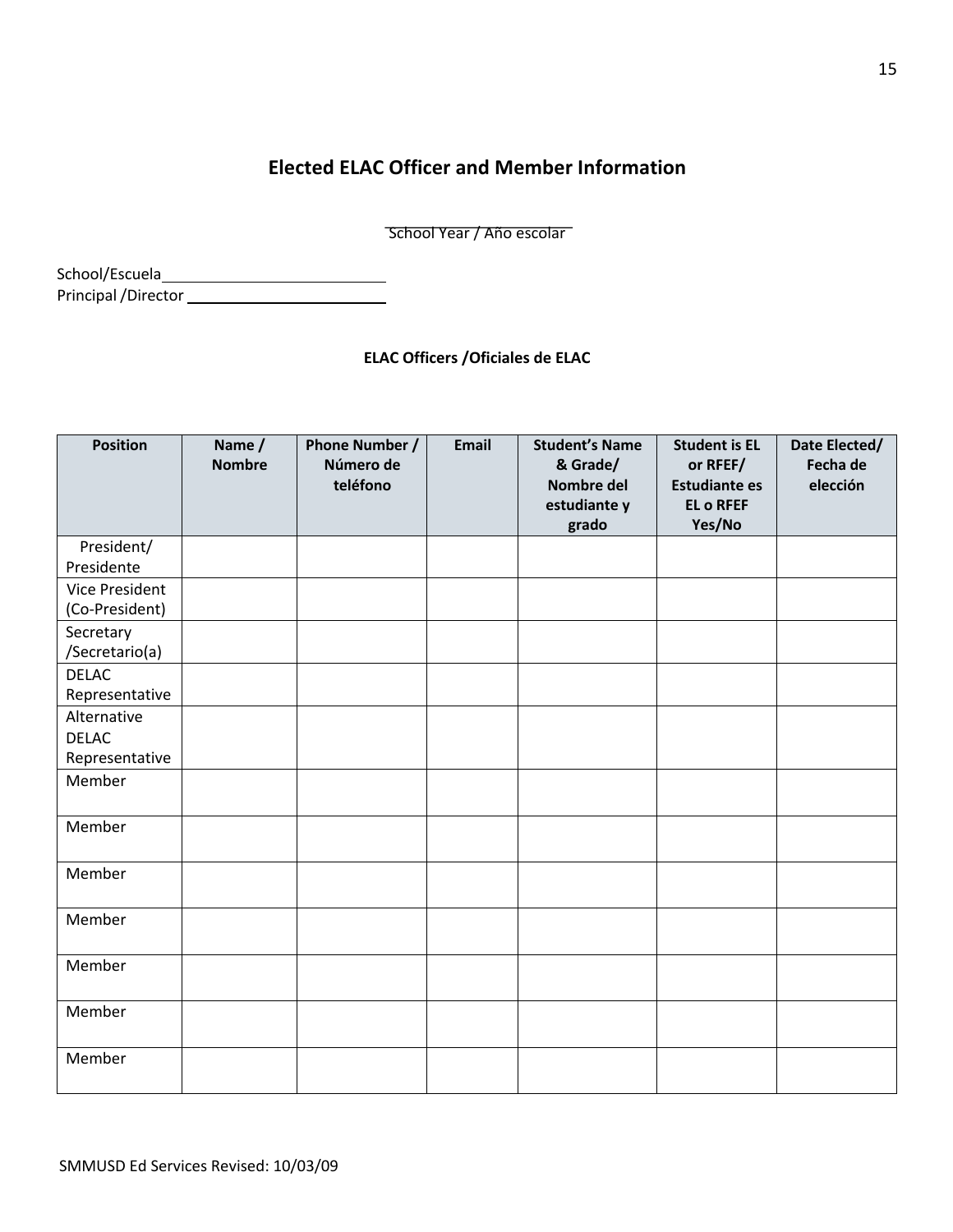

## **English Learner Advisory Committee (ELAC)**

| School |  |
|--------|--|
| Date:  |  |
| Time:  |  |

## **Agenda Template**

- I. Welcome/Norms
- II. Review and approve previous meeting minutes
- III. ELAC Mandated Topics
- IV. ELAC Discussion/Recommendation(s)
- V. DELAC Report
- VI. Other Presentation (s)
- VII. Public Comments
- VIII. Announcements
	- IX. Closure

**\*Reminder:** Agenda must be posted on the site ELAC webpage at least 72 hours in advance of the meeting.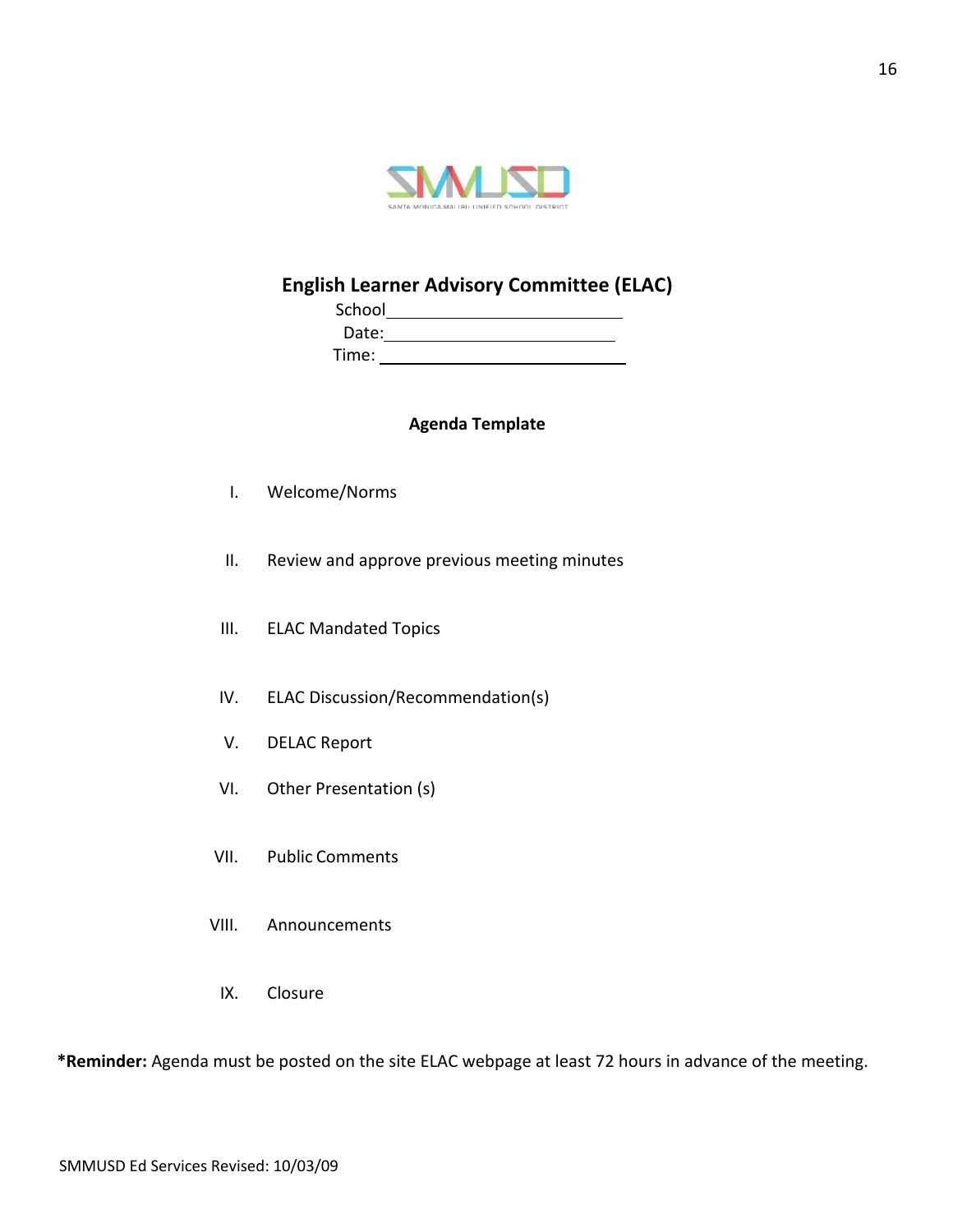

## **English Learner Advisory Committee (ELAC) Meeting Minutes Template**

School: Date of ELAC meeting: / /

**Mandated Topics**: (Check the topic(s) covered)

| 1. Assist in the development of school-wide need assessment.                                                                                                                                            |
|---------------------------------------------------------------------------------------------------------------------------------------------------------------------------------------------------------|
| 2. Assist with efforts to make parents aware of the importance of regular school attendance.                                                                                                            |
| 3. Advise on the school's program for English Learners                                                                                                                                                  |
| 4. Advise the principal and staff in the development of a site plan for ELs and submit plan to<br>the school council for consideration of inclusion in the Single Plan for Student<br>Achievement(SPSA) |
| 5. Receive training to assist members in carrying out their legal responsibilities.                                                                                                                     |
| 6. Elect representative(s) for the District English Learner Advisory Committee                                                                                                                          |
| 7. Other                                                                                                                                                                                                |

- **I. The meeting started at**
- II. **MEETING MINUTES:** Secretary read the minutes of the previous meeting.
	- made a motion and seconded the motion to approve the minutes as presented (or with changes).
- **III. ELAC Mandated Topic(s) :**
- IV. ELAC Discussion /Recommendation
- *V.* **DELAC Report***: (The following is a brief summary of the DELAC report)*
- *VI.* Other presentation(s)*(Summary)*
- VII. Announcements: (Summary)

## **The meeting was adjourned at:**

**Minutes submitted by**

**ELAC Secretary**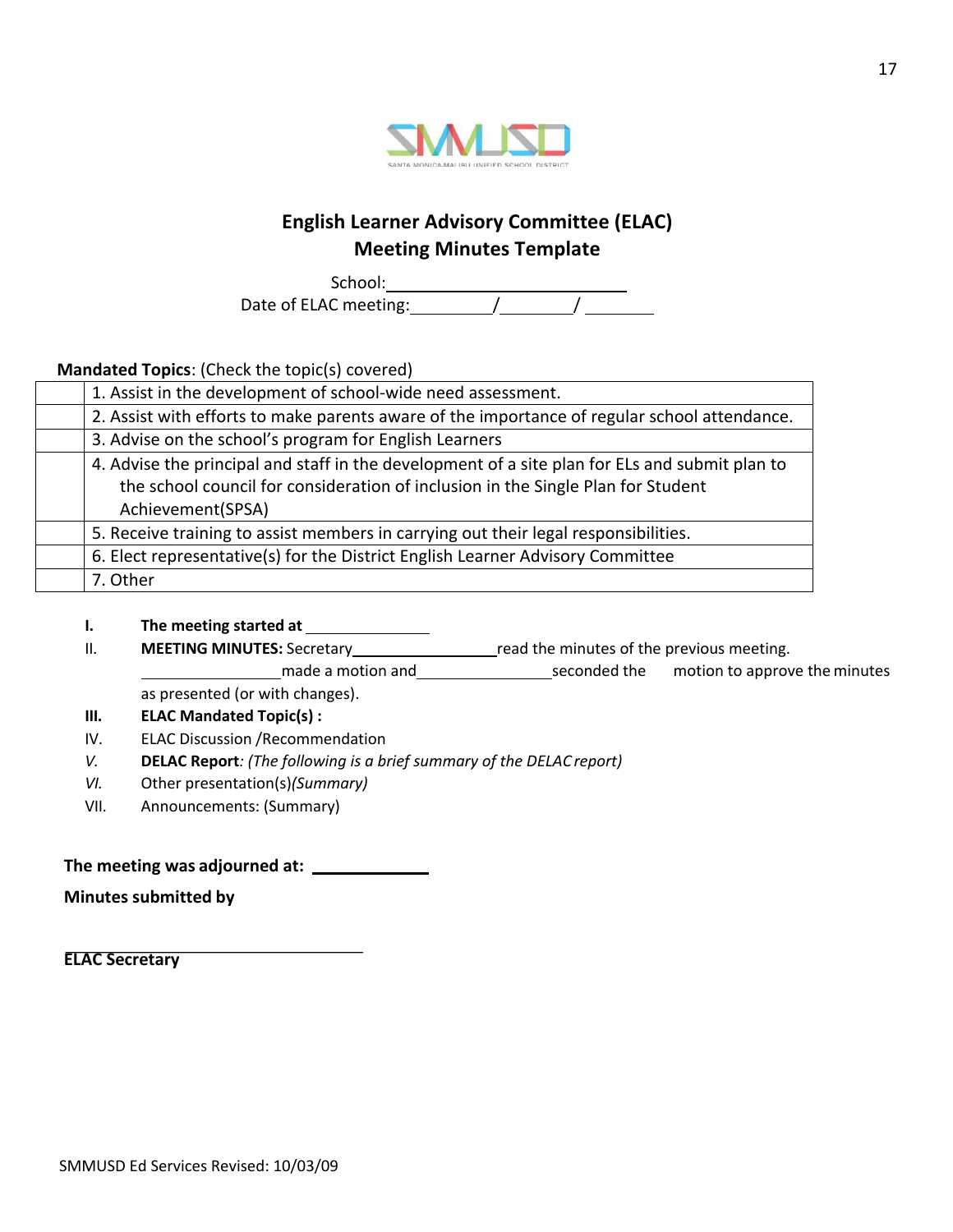

#### SANTA MONICA-MALIBU UNIFIED SCHOOL DISTRICT

## **English Learners Advisory Committee, (ELAC)**

Comité Consejero Escolar para Estudiantes de Inglés **Sign-in**

School/Escuela Date/ Fecha

| Name<br>(Nombre) | <b>Student's Name</b><br>(Nombre de su estudiante) | <b>English</b><br>Learner<br>(EL) Parent<br>(Padre de un<br>estudiante de<br>inglés) | <b>Other Parent</b><br>(Padre<br>de otro<br>estudiante) | <b>Staff</b><br><b>Member</b><br>(Miembro del<br>personal) | <b>Guest</b><br>(Invitado) |
|------------------|----------------------------------------------------|--------------------------------------------------------------------------------------|---------------------------------------------------------|------------------------------------------------------------|----------------------------|
|                  |                                                    |                                                                                      |                                                         |                                                            |                            |
|                  |                                                    |                                                                                      |                                                         |                                                            |                            |
|                  |                                                    |                                                                                      |                                                         |                                                            |                            |
|                  |                                                    |                                                                                      |                                                         |                                                            |                            |
|                  |                                                    |                                                                                      |                                                         |                                                            |                            |
|                  |                                                    |                                                                                      |                                                         |                                                            |                            |
|                  |                                                    |                                                                                      |                                                         |                                                            |                            |
|                  |                                                    |                                                                                      |                                                         |                                                            |                            |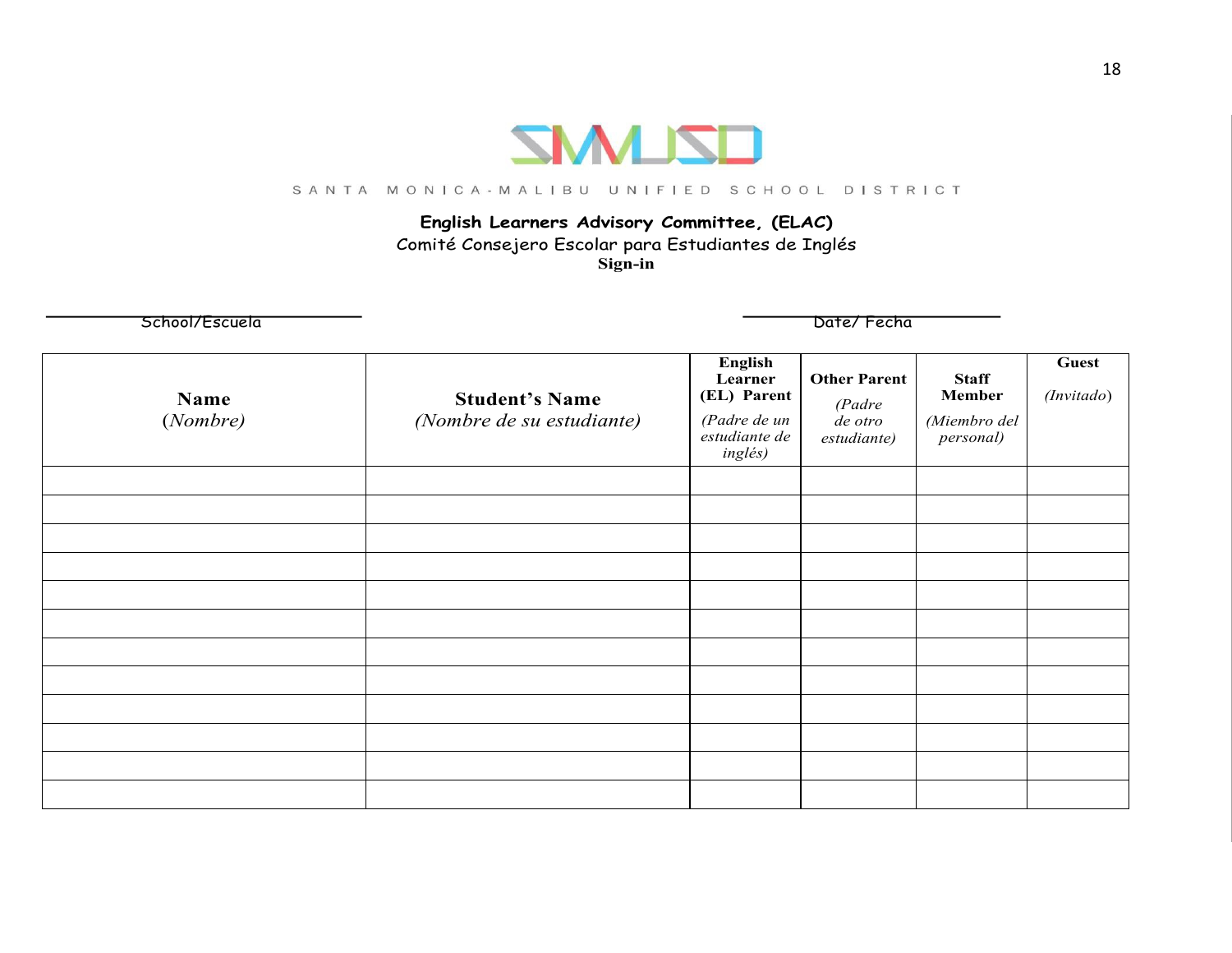

| <b>NAME/Nombre</b><br><b>School</b><br>de<br>Ta<br>escuela                      |                                                     |  |  |  |  |
|---------------------------------------------------------------------------------|-----------------------------------------------------|--|--|--|--|
| ELAC RECOMMENDATION FORM/Formulario de recomendación del ELAC                   |                                                     |  |  |  |  |
|                                                                                 |                                                     |  |  |  |  |
| TO/PARA: □ SSC/Concilio Escolar                                                 | $\Box$ Single Plan (SPSA) /Plan Escolar             |  |  |  |  |
| □ Principal/Director                                                            |                                                     |  |  |  |  |
| □ Other/Otro:                                                                   | $\Box$ Needs Assessment/ Encuesta necesidades       |  |  |  |  |
|                                                                                 | $\Box$ Student Attendance/Asistencia del estudiante |  |  |  |  |
| ELAC Meeting Date/ Fecha de la reunión:                                         |                                                     |  |  |  |  |
|                                                                                 |                                                     |  |  |  |  |
| ELAC Recommendation(s)/recomendación(es):                                       |                                                     |  |  |  |  |
|                                                                                 |                                                     |  |  |  |  |
|                                                                                 |                                                     |  |  |  |  |
|                                                                                 |                                                     |  |  |  |  |
|                                                                                 |                                                     |  |  |  |  |
|                                                                                 |                                                     |  |  |  |  |
|                                                                                 |                                                     |  |  |  |  |
|                                                                                 |                                                     |  |  |  |  |
|                                                                                 |                                                     |  |  |  |  |
|                                                                                 |                                                     |  |  |  |  |
|                                                                                 |                                                     |  |  |  |  |
|                                                                                 |                                                     |  |  |  |  |
| Response to ELAC / Respuesta al ELAC: (date/fecha)                              |                                                     |  |  |  |  |
|                                                                                 |                                                     |  |  |  |  |
|                                                                                 |                                                     |  |  |  |  |
|                                                                                 |                                                     |  |  |  |  |
|                                                                                 |                                                     |  |  |  |  |
|                                                                                 |                                                     |  |  |  |  |
|                                                                                 |                                                     |  |  |  |  |
|                                                                                 |                                                     |  |  |  |  |
|                                                                                 |                                                     |  |  |  |  |
| Principal/Director                                                              | Date: Date:                                         |  |  |  |  |
|                                                                                 |                                                     |  |  |  |  |
| *Attach a copy of SSC Minutes Reflecting ELAC recommendations discussed and SSC |                                                     |  |  |  |  |
|                                                                                 | response to ELAC recommendations                    |  |  |  |  |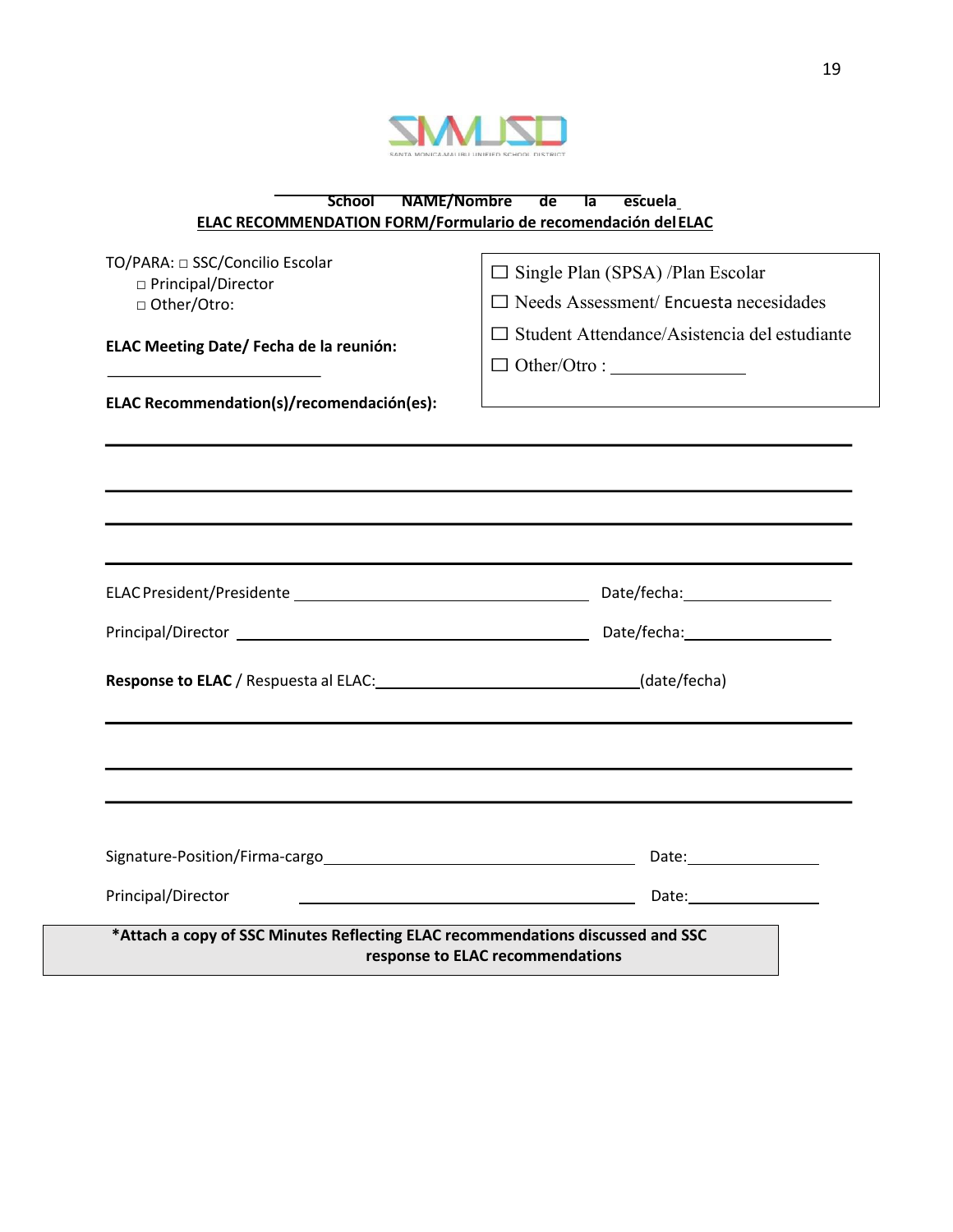## **Meeting Norms /Normas de Reunión**



- Puntualidad **-** *Punctuality*
- Respect for the person who is presenting or speaking **-** *Respeto a la persona que está presentado o hablando*
- Raise your hand and be aware of the order to speak **–** *Levantar la mano y estar consciente de la orden para hablar*
- Be brief with questions/comments **–** *Ser breve con las preguntas/comentarios*
- Provide opportunity for others to participate **–** *Dar oportunidad a otros para participar*
- Write or ask specific questions for after the meeting *Escribir o hacer preguntas específicas para después de la junta*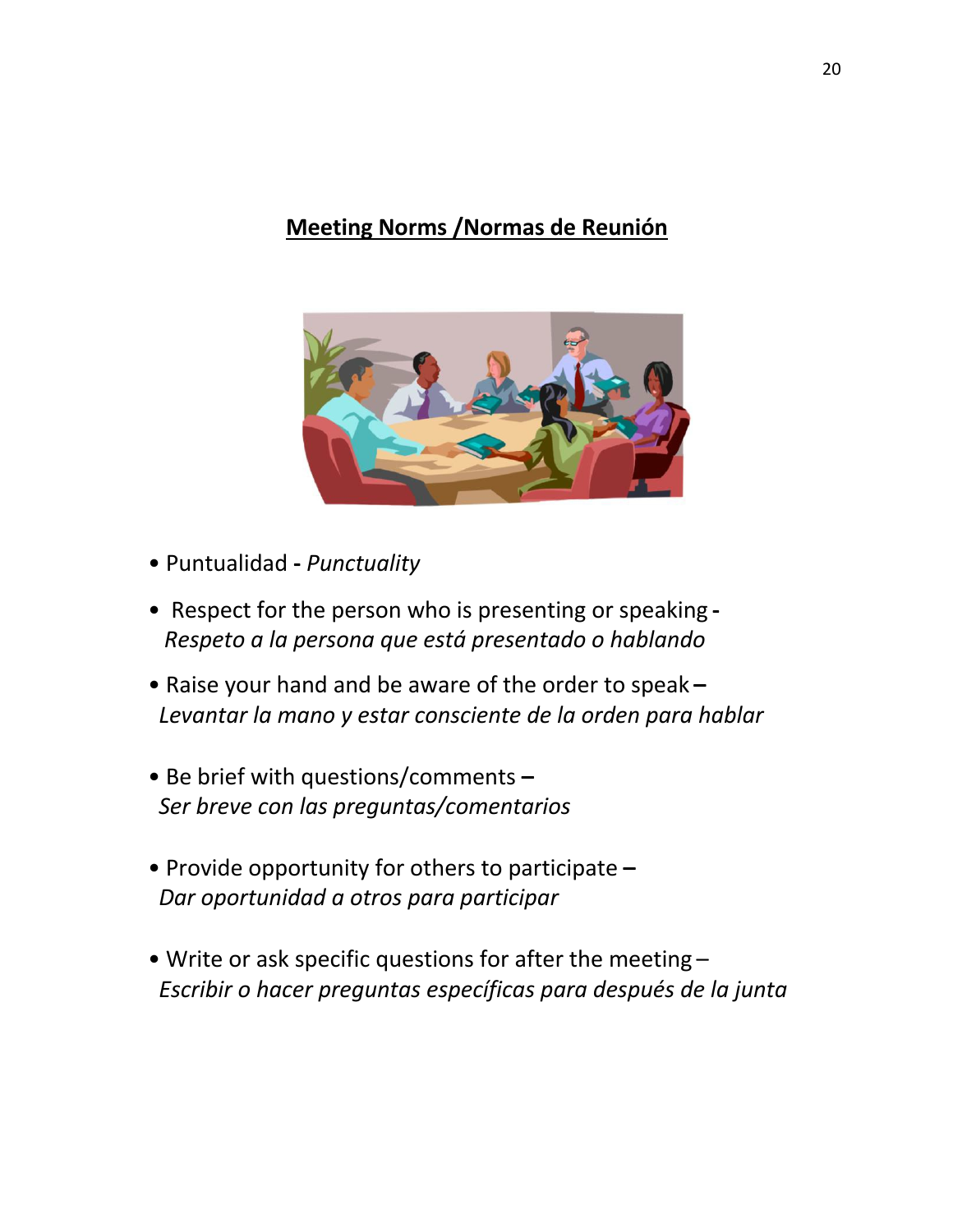

## **Greene Act Requirements**

- 1. All meetings must be open to the public and allow for public input.
- 2. Meeting notices and agenda must be posted at least 72 hours in advance.
- 3. Notice and agenda must be posted at the school site or other appropriate place accessible to the public.
- 4. Notice and agenda must include date, time, and location of the meeting and the items to be discussed or acted upon.
- 5. Action cannot be taken on items not posted on an agenda, unless a unanimous vote finds a need for immediate action.
- 6. The public must be provided access to all materials discussed and/or distributed at the meeting.

## **Requisitos del Decreto Greene**

- 1. Todas las reuniones deben estar abiertas al público y permitir la opinión del público.
- 2. Aviso de las reuniones y la agenda deben ser anunciados por lo menos 72 horas por anticipado.
- 3. El aviso y la agenda deben ser anunciados en el sitio escolar u otro lugar apropiado accesibles al público.
- 4. El aviso y la agenda deben incluir la fecha, hora, y lugar de la reunión y los temas de discusión o en los cuales se actuará.
- 5. No se puede tomar acción sobre temas que no han sido anunciados en la agenda, a menos que, por voto unánime se encuentre la necesidad para tomar accióninmediata.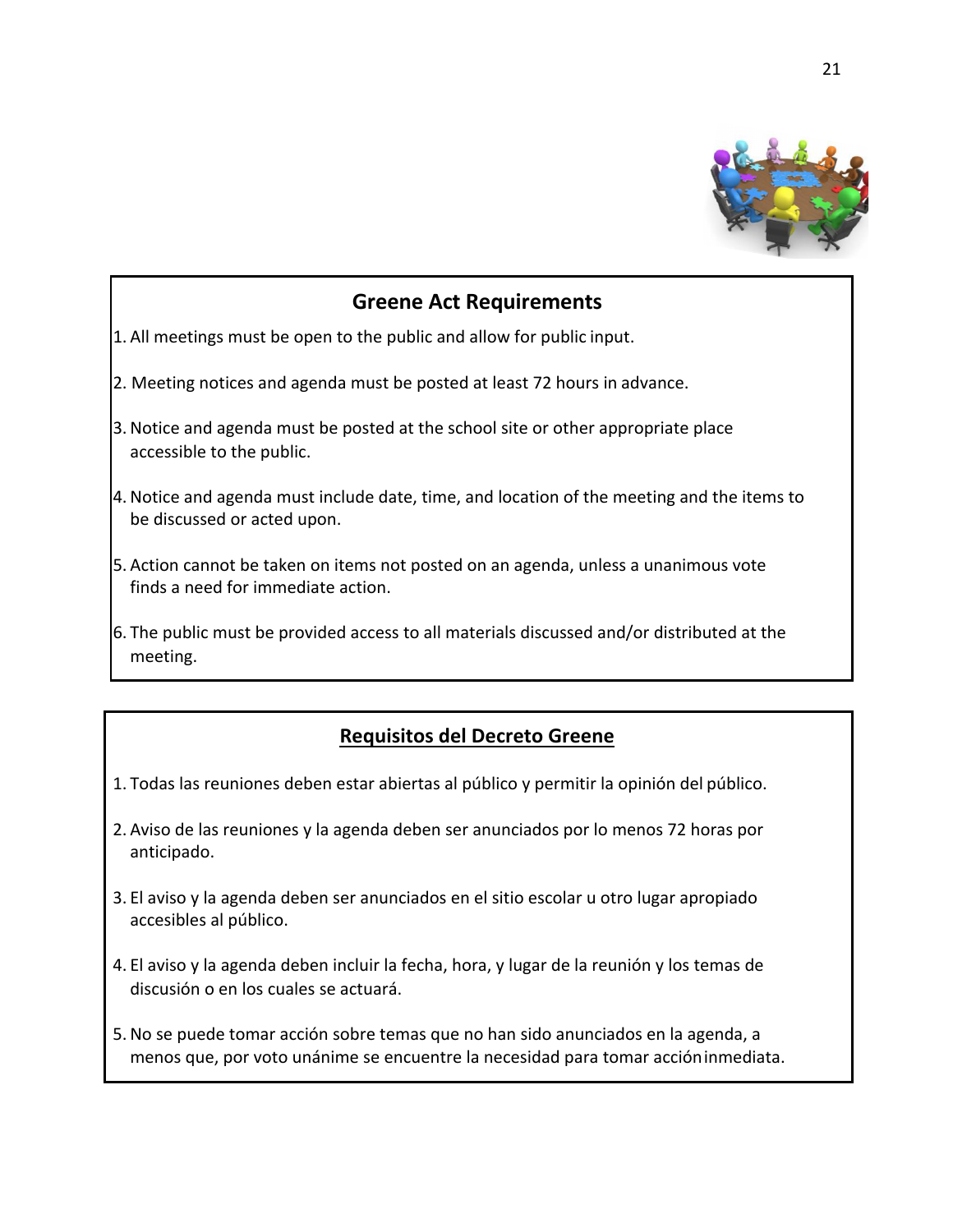## **PARLIAMENTARY PROCEDURES** *Robert's Rules of Order*



## **What Is a Motion?**

When there is a recommendation for the group to take specific action, the suggestion is called a motion. This requires that the group takes action on a topic.

| <b>Action</b>                         | <b>Purpose</b>                                                                                                                                                               | How to say it                                                                                                                                                                                                                                                                |
|---------------------------------------|------------------------------------------------------------------------------------------------------------------------------------------------------------------------------|------------------------------------------------------------------------------------------------------------------------------------------------------------------------------------------------------------------------------------------------------------------------------|
| 1.Recommendation:                     | The person obtains permission<br>from the president to speak                                                                                                                 | "Sir or Madam President"                                                                                                                                                                                                                                                     |
| 2. Make the motion:                   | Express your recommendation<br>to the rest of the members.                                                                                                                   | "I move that we<br>(approve the minutes from the past meeting)."                                                                                                                                                                                                             |
| 3. The motion needs<br>to be seconded | Another member needs to<br>approve the motion a second<br>time.                                                                                                              | "I second the motion that we<br>(approve the minutes from the past meeting)."                                                                                                                                                                                                |
| 4. Declaration of the<br>motion:      | The president declares the<br>motion with the first and the<br>second.                                                                                                       | "It has been moved and seconded that we (approve<br>the minutes from the past meeting).                                                                                                                                                                                      |
| 5.Deliberation                        | The president invites the<br>members who are in favor or<br>are opposed for discussion of<br>the issue.                                                                      | "Is there any discussion about the motion?"                                                                                                                                                                                                                                  |
| 6.Voting                              | The president asks that the<br>members vote in favor or<br>against the motion that is<br>being discussed. The vote can<br>be done orally, in writing or<br>by show of hands. | 1."All those in favor that we approve<br>(the minutes from the past meeting) please (raise your<br>hand, say aye/yes, cast your vote)."<br>2. "All those against approving<br>(the minutes from the past meeting) please<br>(raise your hand, say aye/yes, cast your vote)." |
| 7. Declaration of<br>results          |                                                                                                                                                                              | "The motion has been<br>(approved or denied")                                                                                                                                                                                                                                |

## **How is a Motion Made?**

## **All motions need to be documented in the minutes including name of persons making the motions and whether the motion was approved or not.**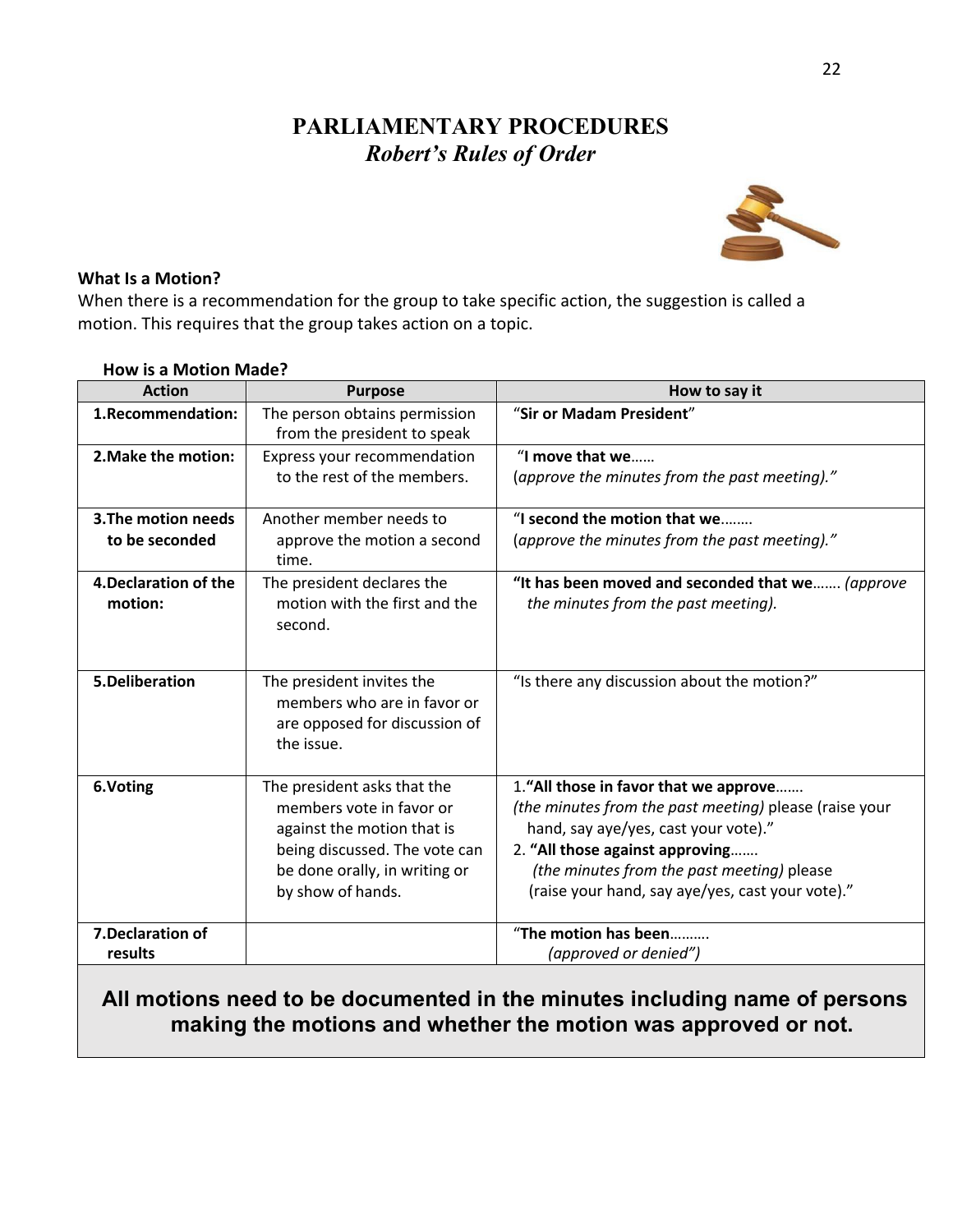## **English Learner Advisory Committee (ELAC) Needs Assessment**

**SAMPLE: Sites can tailor to represent site's needs**

Please answer each of the following questions. This

questionnaire will help us better serve the needs of our ELL students and our ELL parents.

**1. I feel that my child is in a safe environment.**

| <b>Strongly Agree</b>                                                                    | Agree | No Opinion | <b>Disagree</b> | <b>Strongly Disagree</b> |  |
|------------------------------------------------------------------------------------------|-------|------------|-----------------|--------------------------|--|
| 2. My Child is receiving enough support in core clases.                                  |       |            |                 |                          |  |
| <b>Strongly Agree</b>                                                                    | Agree | No Opinion | <b>Disagree</b> | <b>Strongly Disagree</b> |  |
| 3. I feel accepted and welcomed when I visit the school.                                 |       |            |                 |                          |  |
| <b>Strongly Agree</b>                                                                    | Agree | No Opinion | <b>Disagree</b> | <b>Strongly Disagree</b> |  |
| 4. I am informed of my child's progress.                                                 |       |            |                 |                          |  |
| <b>Strongly Agree</b>                                                                    | Agree | No Opinion | <b>Disagree</b> | <b>Strongly Disagree</b> |  |
| 5. I feel that the English Language Development Program is working well for<br>my child. |       |            |                 |                          |  |
| <b>Strongly Agree</b>                                                                    | Agree | No Opinion | <b>Disagree</b> | <b>Strongly Disagree</b> |  |
| 6. Please indicate other needs or concerns                                               |       |            |                 |                          |  |
|                                                                                          |       |            |                 |                          |  |
|                                                                                          |       |            |                 |                          |  |
|                                                                                          |       |            |                 |                          |  |
|                                                                                          |       |            |                 |                          |  |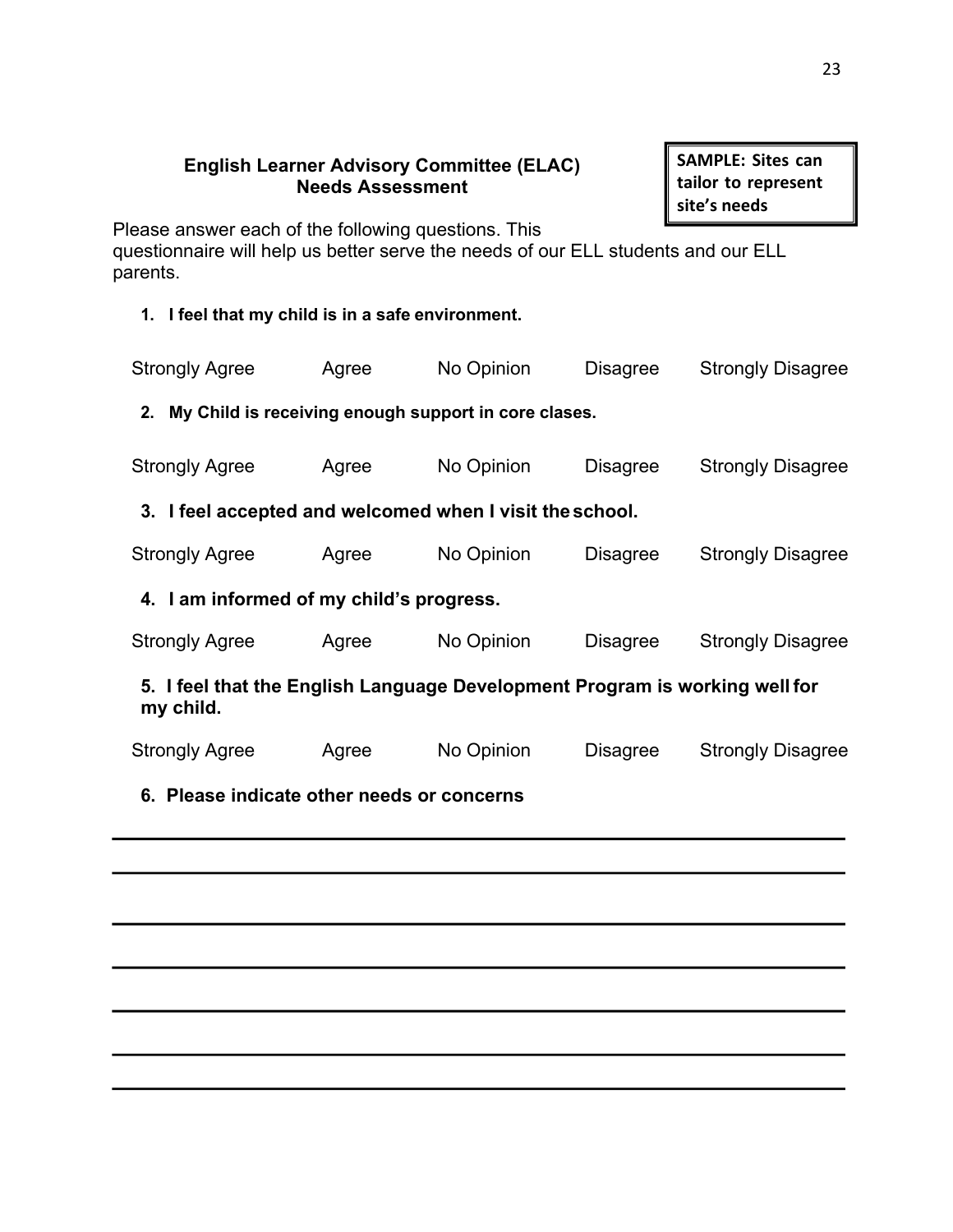#### **Santa Monica-Malibu Unified School District**

**Parent Survey Needs Assessment**

**School Date**

during the preschool years.

| Please indicate if you are a parent of an English Learner: Yes _____<br>No lot in the set of the set of the set of the set of the set of the set of the set of the set of the set of the set of the set of the set of the set of the set of the set of the set of the set of the set of the set of the |              |                             |             |        |
|--------------------------------------------------------------------------------------------------------------------------------------------------------------------------------------------------------------------------------------------------------------------------------------------------------|--------------|-----------------------------|-------------|--------|
| Circle your child's English level:<br>Beginning Early Intermediate<br>Intermediate<br>Early Advanced<br>Advanced                                                                                                                                                                                       |              |                             |             |        |
|                                                                                                                                                                                                                                                                                                        |              |                             |             |        |
|                                                                                                                                                                                                                                                                                                        |              | Circle Appropriate Response |             |        |
|                                                                                                                                                                                                                                                                                                        | <b>Not</b>   | Some                        | <b>Most</b> | All of |
|                                                                                                                                                                                                                                                                                                        | at all       | of the                      | of the      | the    |
|                                                                                                                                                                                                                                                                                                        |              | time                        | time        | time   |
| <b>School Culture</b>                                                                                                                                                                                                                                                                                  |              |                             |             |        |
| 1. I feel greeted warmly and courteously when I visit the school.                                                                                                                                                                                                                                      | $\mathbf{1}$ | $\overline{2}$              | 3           | 4      |
| 2. Parents are welcomed at the school at any time.                                                                                                                                                                                                                                                     | $\mathbf{1}$ | $\overline{2}$              | 3           | 4      |
| 3. Parents are valued as partners in their child's education.                                                                                                                                                                                                                                          | $\mathbf{1}$ | $\overline{2}$              | 3           | 4      |
| 4. Students are safe at this school.                                                                                                                                                                                                                                                                   | $\mathbf{1}$ | 2                           | 3           | 4      |
| 5. There is good discipline in this school.                                                                                                                                                                                                                                                            | $\mathbf{1}$ | $\mathbf{2}$                | 3           | 4      |
| 6. I am proud of this school.                                                                                                                                                                                                                                                                          | 1            | $\mathbf{2}$                | 3           | 4      |
|                                                                                                                                                                                                                                                                                                        |              |                             |             |        |
| <b>Home /School Communication</b>                                                                                                                                                                                                                                                                      |              |                             |             |        |
| 7. I know where to go when I have concerns or questions.                                                                                                                                                                                                                                               | $\mathbf{1}$ | $\overline{2}$              | 3           | 4      |
| 8. The school has a handbook that is given to all parents.                                                                                                                                                                                                                                             | $\mathbf{1}$ | $\overline{2}$              | 3           | 4      |
| 9. Materials are provided to parents in a language they understand.                                                                                                                                                                                                                                    | $\mathbf{1}$ | 2                           | 3           | 4      |
| 10. Someone is always available in the school office who speaks the                                                                                                                                                                                                                                    | $\mathbf{1}$ | $\overline{2}$              | 3           | 4      |
| language of the parents.                                                                                                                                                                                                                                                                               |              |                             |             |        |
| 11. Teachers communicate frequently with parents.                                                                                                                                                                                                                                                      | $\mathbf{1}$ | $\overline{2}$              | 3           | 4      |
|                                                                                                                                                                                                                                                                                                        |              |                             |             |        |
| <b>Parent/Community Involvement</b>                                                                                                                                                                                                                                                                    |              |                             |             |        |
| 12. Parents are invited and encouraged to:                                                                                                                                                                                                                                                             | 1            | $\mathbf{2}$                | 3           | 4      |
| • Visit the school.                                                                                                                                                                                                                                                                                    | 1            | 2                           | 3           | 4      |
| · Observe lessons.                                                                                                                                                                                                                                                                                     | 1            | 2                           | 3           | 4      |
| • Assist in the classroom as a volunteer or aid.                                                                                                                                                                                                                                                       | $\mathbf{1}$ | 2                           | 3           | 4      |
| • Serve on important committees such as the School Site                                                                                                                                                                                                                                                | 1            | $\overline{2}$              | 3           | 4      |
| Council and English Learners Advisory Committee.                                                                                                                                                                                                                                                       |              |                             |             |        |
| 13. Activities for parents are scheduled at times and places that are                                                                                                                                                                                                                                  | $\mathbf{1}$ | $\overline{2}$              | 3           | 4      |
| convenient for parents.                                                                                                                                                                                                                                                                                |              |                             |             |        |
| 14. Meetings are conducted in a language that the parents understand.                                                                                                                                                                                                                                  | $\mathbf{1}$ | 2                           | 3           | 4      |
| 15. The school provides parents access to the resources and training                                                                                                                                                                                                                                   | $\mathbf{1}$ | $\overline{2}$              | 3           | 4      |
| needed to strengthen the learning environment of their children                                                                                                                                                                                                                                        |              |                             |             |        |
|                                                                                                                                                                                                                                                                                                        |              |                             |             |        |

**SAMPLE**

24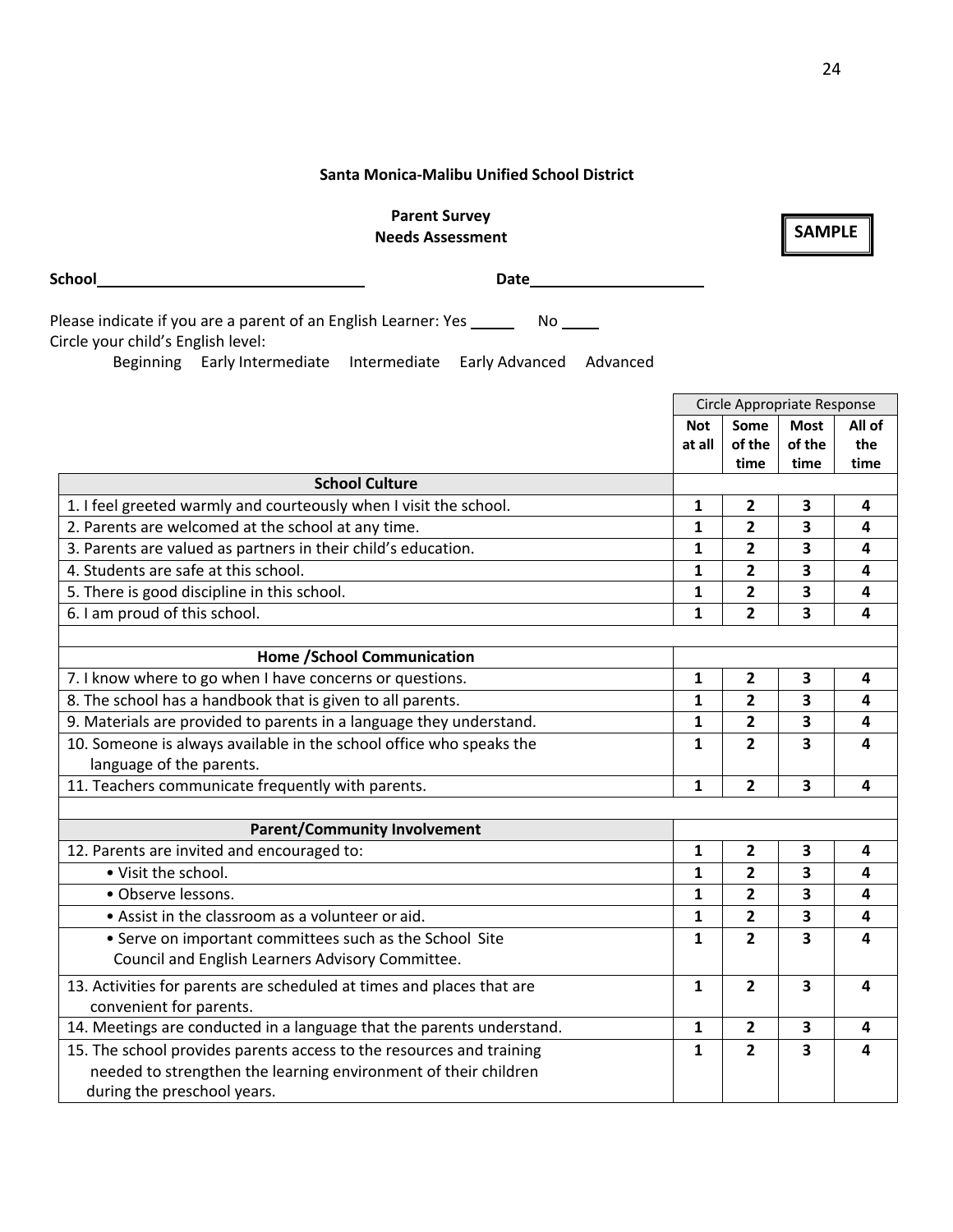|                                                                                  | Circle Appropriate Response |                        |                               |                       |
|----------------------------------------------------------------------------------|-----------------------------|------------------------|-------------------------------|-----------------------|
|                                                                                  | <b>Not</b><br>at all        | Some<br>of the<br>time | <b>Most</b><br>of the<br>time | All of<br>the<br>time |
| <b>Standards and Assessment</b>                                                  |                             |                        |                               |                       |
| 18. This is a school with high academic standards for all students.              | $\mathbf{1}$                | $\overline{2}$         | 3                             | 4                     |
| 19. I know the standards my child must meet.                                     | 1                           | $\overline{2}$         | 3                             | 4                     |
| 20. I understand clearly how my child's work will be judged.                     | 1                           | $\overline{2}$         | 3                             | 4                     |
| 21. Parents are fully informed about their child's academic progress.            | 1                           | 2                      | 3                             | 4                     |
| 22.*** I know and understand my child's results on the California                | $\mathbf{1}$                | $\overline{2}$         | 3                             | 4                     |
| English Development Test (CELDT)                                                 |                             |                        |                               |                       |
| <b>Curriculum</b>                                                                |                             |                        |                               |                       |
| 23. All students have equal opportunity to learn at this school.                 | 1                           | $\overline{2}$         | $\overline{\mathbf{3}}$       | 4                     |
| 24. I have knowledge of all programs offered at this school.                     | 1                           | 2                      | 3                             | 4                     |
| 25. My child is getting a good education.                                        | 1                           | 2                      | 3                             | 4                     |
| 26. I am satisfied with my child's progress in Reading.                          | 1                           | 2                      | 3                             | 4                     |
| 27. I am satisfied with my child's progress in Writing.                          | $\mathbf{1}$                | $\overline{2}$         | 3                             | 4                     |
| 28. I am satisfied with my child's progress in Math.                             | 1                           | $\overline{2}$         | 3                             | 4                     |
| 29. My child has regularly assigned homework.                                    | 1                           | 2                      | 3                             | 4                     |
| 30 Parents are offered training so they may assist with home learning activities | 1                           | $\overline{2}$         | 3                             | 4                     |
| 31. *** I am satisfied with my child's Progress in acquiring English.            | 1                           | 2                      | 3                             | 4                     |

**\*\*\*These questions are for students who are English Learners**

## **Comments**

**1.** The best thing about this school is

**2.** The thing I would like to see changed is

**3.** The thing that would help me most as a parent is

**4.** Other comments

 $\overline{\phantom{a}}$